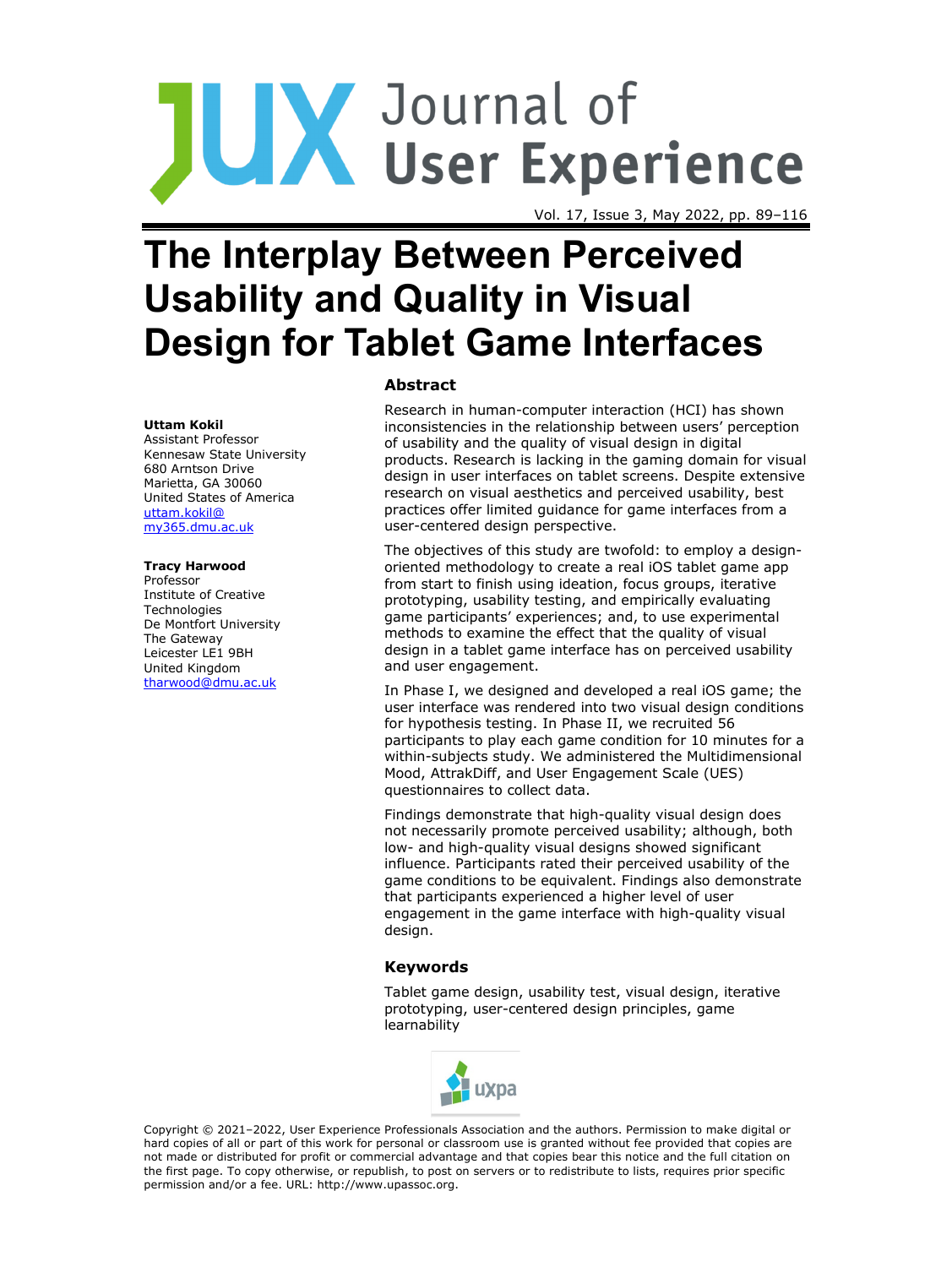# **Introduction**

The advent of touchscreen computing has revolutionized the field of Human Computer Interaction (HCI) as it is now part of our everyday life and experience (Schiphorst, 2009). As the usage of conventional console-based games has shifted to tablets and mobile games (Oshita & Ishikawa, 2012), the computing industry has made tablet devices more affordable to a wider demographic of users (Ziefle, 2010). In 2021, tablet gamers in North America accounted for the following electronics market share: 26% Apple® (iPad®) and 20% Google™ (Android™). The revenue from tablet sales in the United States has increased from \$8.94 billion in 2018 to \$16.03 billion in 2021, and the number of tablet users is projected to rise to 232.64 million by 2025 according to Statista (https://www.statista.com/). In addition, 43% of tablet gamers in the US play the action-adventure game genre. Digital games comprise a broad range of genres, classifications, and categories, and game media and interaction have been transformed by technology with touch screen interfaces evolving from the Vectrex gaming consoles released in 1984 to the current iPads. The mobile platform has tremendous scope for developers to create new types of games and broaden the demographic of users (Feijóo et al., 2010).

Designing digital games for a broader audience with specific genre preferences is a challenging task for game designers and developers. Creating user-centric gaming applications based on user needs and satisfaction is one strategy that engages end-users. Hassenzahl (2004) explains that a digital product is characterized by two facets of design: pragmatic (usability and functionality) and hedonic (enjoyment and visual design). Understanding how these two facets influence user experience during gaming is necessary. Although the concepts of usability and visual aesthetics have been widely discussed in the field of HCI, they have not been applied in a coherent and comprehensive way to the HCI sub-category of tablet gaming, which is distinct from other HCI areas. Critical research on usability and visual aesthetics in tablet-based games is lacking.

The main research objective of this study is to investigate if perceived game usability is affected by different levels of quality in visual design for tablet game interfaces. This study is relevant to the field of User Experience (UX) because the relationship between quality in visual design and perceived usability has not been tested in the domain of tablet gaming to evaluate the effects on user engagement. Our research discussion addresses the discord between visual design and usability (Hassenzahl, 2003; Mahlke, 2008; Sonderegger & Sauer, 2010; Silvennoinen et al., 2014), which are integral to the two essential facets of a digital product.

Within this study, the term perceived usability is analogous to apparent usability, which is defined as a subjective assessment of usability by game participants. Alternately, inherent usability is defined as practical product use, with goals such as efficiency, effectiveness, and user satisfaction in a specific contextual use (ISO 9241-11).

This paper explores these concepts further and outlines the research gap identified from an extant literature review. We present hypotheses developed on the literature review, and the Methods section outlines the development of the tablet game interface used in an experimental research design to test the hypotheses. We present the findings and include a discussion of the implications for designing tablet games.

#### *Literature Review*

#### *User-Centered Design*

User-centered design (UCD) originates from the work of Norman and Draper (1986); it is defined as the "active involvement of users for a clear understanding of user and task requirements, iterative design and evaluation, and a multi-disciplinary approach" (Vredenburg et al., 2002). The UCD approach involves users at different stages in the planning, design, and development of a product. Applying its principles in product design improves the usability, and usefulness, of the product; furthermore, involving users in the design and development of the product results in a more effective, efficient, and safer product (Abras et al., 2004). The goal of UCD is therefore to produce usable products that meet users' needs because they are always at the center of the process (Rubin & Chisnell, 2008). As Vredenburg et al. (2002) indicate, the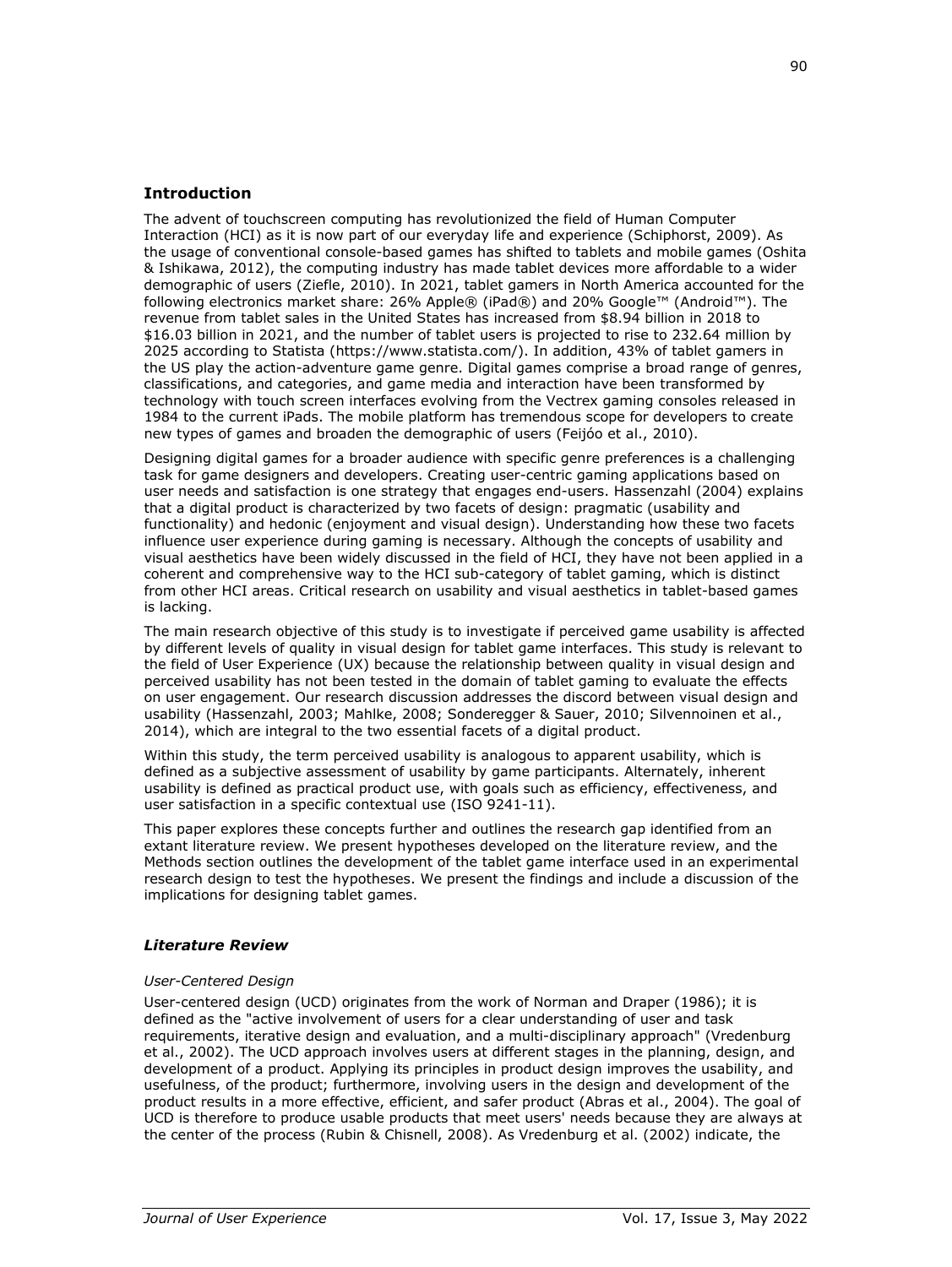most common methods utilized in UCD practices are iterative design, usability evaluation, task analysis, informal expert review, and field studies.

In this research, we adopted UCD principles to design and develop the tablet game apps in an agile environment by creating several sprints (multiple versions of iterative game prototypes). In UCD, the focus is on the construction of the artifact that serves a specific purpose based on an evaluation process (i.e., usability evaluation). We, as researcher-practitioners, worked in collaboration with a game developer and gameplay experts to design and build a real iOS game based on a predefined set of criteria. The intention of the UCD approach was not to produce generalizable knowledge to be shared or applied to a different digital product, even though the findings of our user experience evaluations may be applied to similar projects.

#### *Visual Aesthetics*

Our research makes a distinction between visual design and aesthetics. Visual design is the topmost plane in a digital product, the visible surface layer composed of user interface elements. According to Garrett's (2011) five planes of elements of user experience, aesthetics is often associated with "sensory phenomena" through visual, auditory, haptic, and embodiment" (Niedenthal, 2009). Visual design is therefore a subset of aesthetics. According to Bullot and Reber (2013), an aesthetic experience begins with exposure to the artifact, an object intentionally devised to provide a response. By interacting with the artifact, a sensory experience occurs which is internalized as both a primary emotional response and a cognitive mental state at its basic level. Engholm (2010) broadly defines aesthetics as "sensuous qualities, the emotions, moods, and experiences" that take place when a user interacts with a product. As a subset of aesthetics, visual design refers to the visceral appearance of the user interface, depicted as the top-most visible surface layer of the UX model (Garrett, 2011). For example, visual elements such as color and two-dimensionality in interfaces enhance visual usability (Silvennoinen et al., 2014).

The topic of aesthetics has played a pivotal role in the field of HCI because it is an integral part of user experience. However, the findings of the relationship between perceived visual design and usability in many studies have shown methodological and theoretical inconsistencies (Hassenzahl & Monk, 2010). In the study "What is Beautiful is Usable," Tractinsky et al. (2000) demonstrated that the relationship between the perception of visual aesthetics and the perception of usability were correlated. The outcomes of the study were aligned with the results of the Automated Teller Machine experiment by Kurosu and Kashimura (1995). Their study exhibited that the visual aesthetic qualities of a digital product impacted its perceived usability. Similarly, the study performed by Sonderegger and Sauer (2010) using simulated mobile phones on a computer screen supported the findings of Tractinsky et al. (2000), revealing a relationship between perceived visual aesthetics and usability. Research participants rated appealing mobile devices as highly usable using subjective measures. However, there is a likelihood that the subjective rating had a halo effect, a phenomenon showcased by Thorndike (1920), leading to potential biases in user judgment. Halo effects are opinions that may influence product evaluation by a previous judgement (Nielsen & Cardello, 2013).

#### *Visual Design and Usability*

Malhke's (2008) model of the components of user experience indicates that instrumental qualities, such as usability, functionality, utility, and practicality, and non-instrumental qualities, such as aesthetics and symbolism, are inherent in a product. These qualities independently influence user experience, and they combine with emotional responses to determine overall judgements based in human-product interaction. The concept of user experience moves beyond instrumental quality (e.g., usability) to embrace hedonics, visual design, affect, emotion, and "experiential" technology-interaction (Forlizzi & Ford, 2000; Hassenzahl & Tractinsky, 2006; Desmet & Hekkert, 2007). The roles of instrumental and non-instrumental qualities in digital products have been studied by several scholars (Hassenzahl, 2003; Mahlke, 2008; Sonderegger & Sauer, 2010; Silvennoinen et al., 2014). These studies suggest no consensus has been reached on the relationship between usability and visual aesthetics in the domain of product design and interactive design. Some researchers have discussed the concept of "what is beautiful is usable," signifying that a "beautiful" object influences usability (Lavie & Tractinsky, 2004). Yet, other groups of researchers have demonstrated that no relationship exists between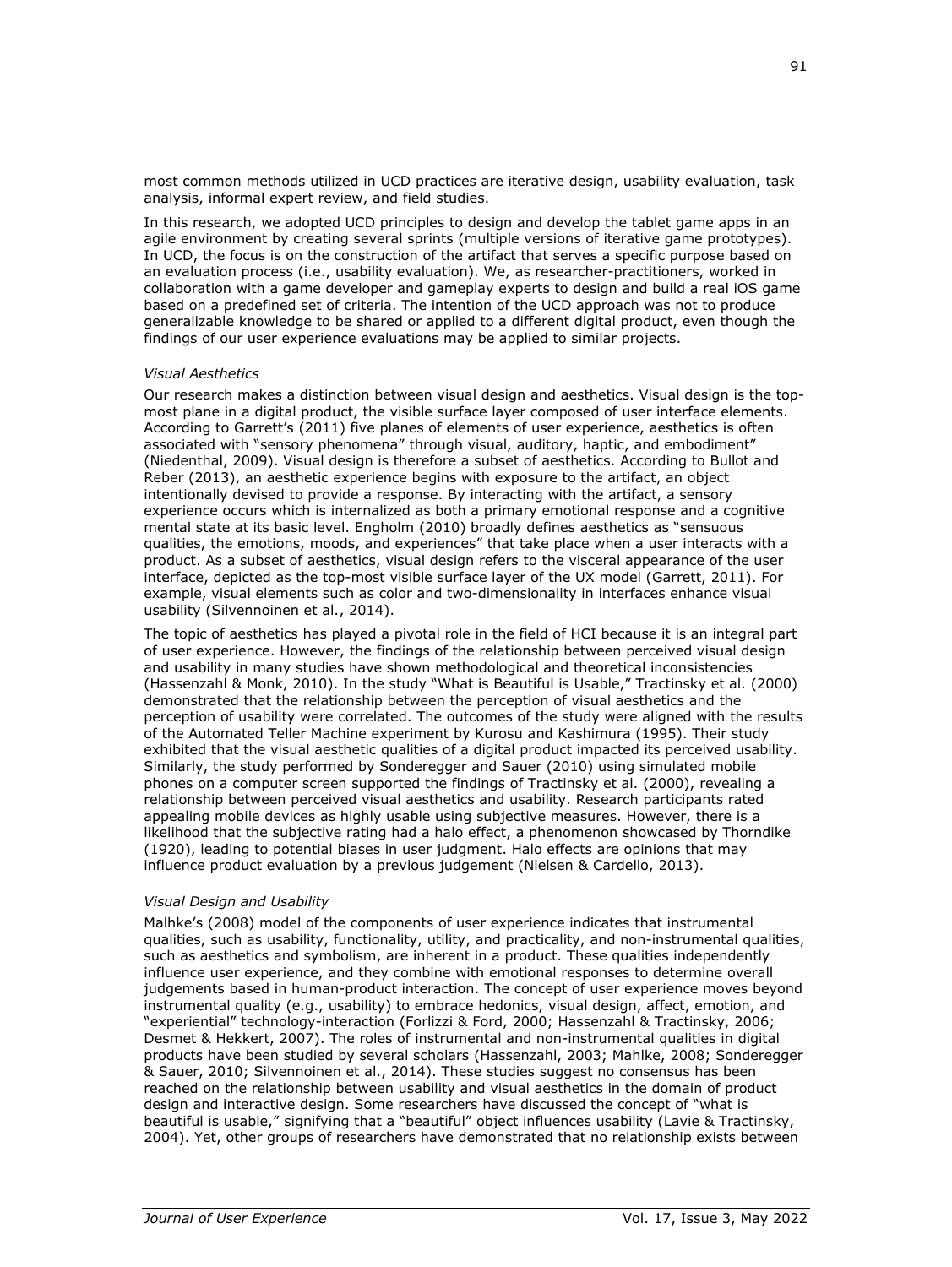perceived usability and visual aesthetics (Hassenzahl & Monk, 2010; Mahlke, 2008). And the theory "what is beautiful is usable" was not shown to be supported in a longitudinal study of web page aesthetics (van Schaik & Ling, 2009).

Studies have also shown a theoretical dissonance between usability and visual aesthetics. For instance, a study on mobile phone visual aesthetics did not find any effect on perceived usability (Hamborg et al., 2014). In direct contrast, the researchers found that a usable digital product was perceived to be beautiful. However, the researchers did not specify the usability levels (low, moderate, or high) of the stimuli used in the experiment for the digital device to be deemed beautiful.

Other studies did not find any correlation between visual design and usability. For example, Hassenzahl's (2004) study of MP3 player skins did not reveal any correlation between the perception of usability and visual design. Considering extant research, sampling is likely a contributory factor to the reported findings. Sample units were defined as either the research participants or the prototypes. Even though participants might have been sampled randomly, prototypes were assigned based on user preferences to each group. Furthermore, two experimental studies led by Mahlke and Lindgaard (2007) used portable audio players as stimuli to examine two independent variables. The portable audio players were manipulated by modifying the level of usability and visual design to create four conditions. Variations of usability and visual design components were found to have independent effects on users' perception of usability and visual design. In this case, a deficiency in the methodology might have failed to identify a relationship between visual design and usability, such as how the sample units were defined, which could have been due to either the research participants or to the prototypes. Even though participants might have been sampled randomly, the prototypes were assigned based on user preferences to each group. Only one kind of prototype (an MP3 player and portable audio player) was used as a stimulus in the above studies, so the results may not be applicable to the domain of tablet gaming. Therefore, to address the sample unit limitations identified in previous studies, the present study sought to utilize real iOS game prototypes.

Moreover, extant research did not find any direct relationship between the visual design quality of a product and perceived usability (Lindgaard & Dudek, 2003; Mahlke, 2008; van Schaik & Ling, 2009; Grishin & Gillan, 2019). It is possible that a mediator variable moderated the independent and dependent variables; the prototypes used as stimuli tended to lack the necessary aesthetic quality to appeal to the senses. Thus, the study of "beauty" plays a key role in understanding and defining UX research (Hassenzahl & Monk, 2010). HCI researchers have examined "beauty" using objective measurements through a psychological approach, whereas art historians have evaluated "beauty" through a subjective lens (Norman, 2004; Palmer et al., 2013). In other words, psychologists generally study the perception of beauty using scientific methods, whereas art historians focus study on the historical evolution of broadly agreed-upon conceptions of beauty. Ashby and Johnson (2003) advocate for the peculiarity between a good design and a superior design: a good design may be usable and functional whereas a superior design also makes the user happy (Norman, 2004). User perception is a complex phenomenon to measure in usability studies, yet aesthetics has been found to affect users' perceptions of product use (Zhang et al., 2000). So, the current study adopts an experimental method to evaluate subjective components associated with the perception of visual aesthetics and perceived tablet game usability to gain deeper insight into user engagement.

The term "beauty" has been used interchangeably with aesthetics and visual appeal (Norman, 2004; Frohlich, 2004). For example, beauty has been described from three different perspectives (Reber et al., 2004). First, the objectivist view infers that an object is composed of certain properties such as form, symmetry, color, and simplicity, which make up beauty. This philosophy explains that beauty can be aggregated by a combination of these elements or properties. Second, the subjectivist view interprets beauty in such a way that any object can be beautiful if it appeals to the senses of an individual. Therefore, this implies that personal preferences influence beauty in the beholder's mind. Third, the interactionist approach describes how the notion of beauty emerges from the interaction between a user and an object. This is in fact a combination of the two previous philosophies—objectivist and subjectivist. The interactionist view parallels perceptual theories in the domain of aesthetics and emotional design (Lavie & Tractinsky, 2004; Hassenzahl, 2008; Lindgaard & Whitfield, 2004; van Schaik & Ling, 2012; Norman, 2004).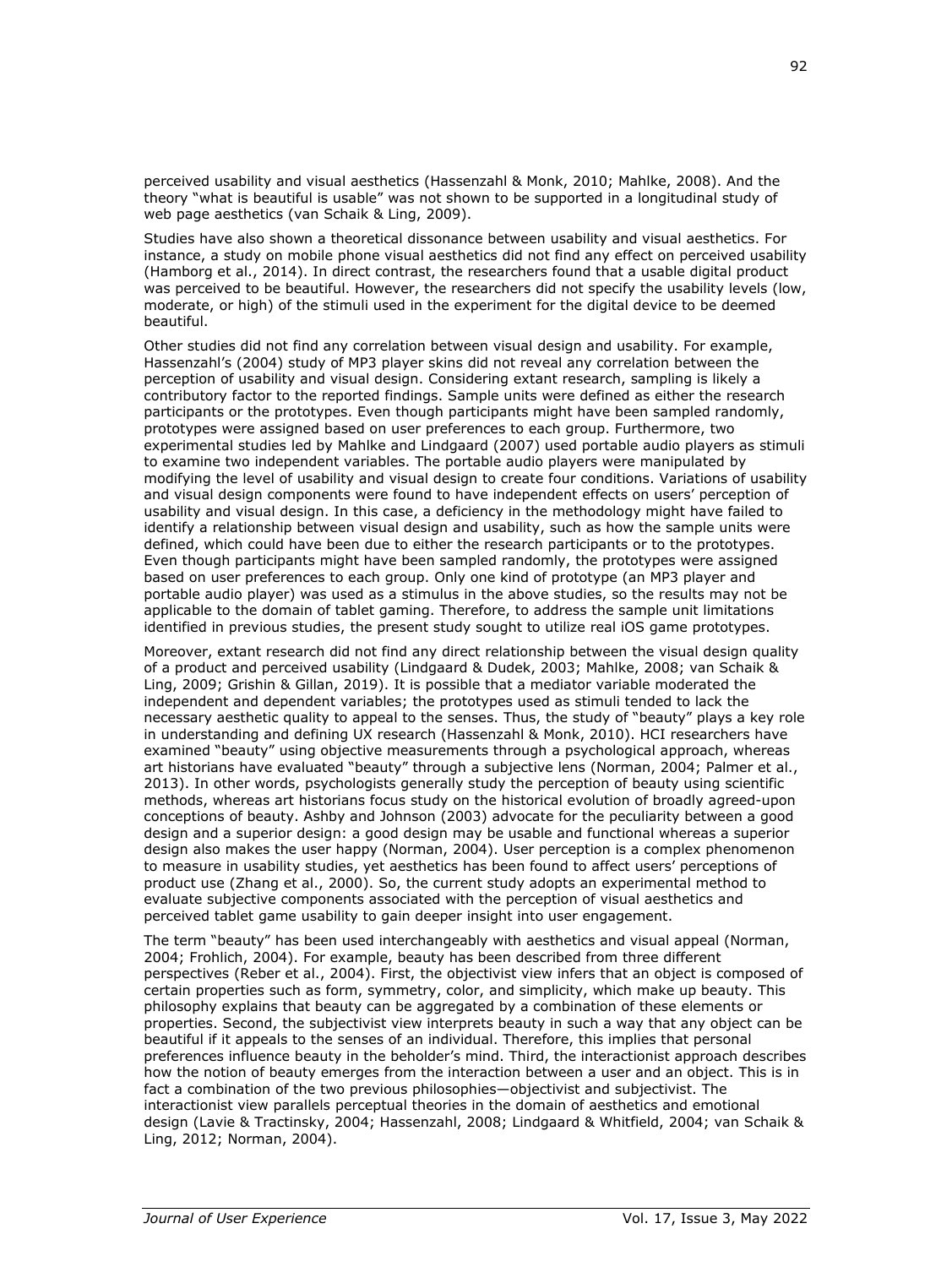This study examines users' aesthetic experiences in the context of the enlightenment of Moshagen and Thielsch (2010) and their interactionist approach to beauty that combines objective and subjective design appraisal, referred to as the perception of visual aesthetics.

#### *Perceived Usability*

Another area of relevant literature is the Technology Acceptance Model, originally presented by Davis (1989), which explains that perceived ease of use and perceived usefulness are key product characteristics that affect user acceptance of a novel digital product. Behavioral engagement forms part of user engagement and predicts users' intention to continue using a product. Therefore, user engagement can determine the success metrics of a digital product. A tablet game interface connects a player's experience to the gaming system; therefore, it is crucial to understand how a visual and dynamic game interface influences user engagement. User engagement is defined as a user-product relationship comprising emotional, cognitive, and behavioral components that prevail over time (Attfield et al., 2011). User engagement encompasses the initial reaction of users towards technology (Sutcliffe, 2010) as well as the continuous use, or re-engagement, with the system over time (O'Brien & Toms, 2008; Jacques, 1996). Engagement is determined by factors such as visual aesthetics, system usability, user involvement, and evaluation of the experience (O'Brien & Toms, 2008). User attitude towards the system is part of engagement, which focuses on the thoughts of individual users and "the degree of activity" according to Laurel (1993) as well as "feelings" according to Jacques et al. (1995) during product interaction (Norman & Draper, 1986). O'Brien and Toms (2010) devised the User Engagement Scale (UES) to measure user engagement by assessing the perception of usability, reward, focused attention, and aesthetics. The aesthetics of interaction is a phenomenon experienced through the pleasure of using a digital product (Djajadiningrat et al., 2004; Mottus, 2017). There is, however, limited research that explores perceived usability and visual aesthetics with continued use over time (Grishin & Gillan, 2019). Investigations into perceived dimensionality highlighted users' preferences towards 2D over 3D graphics in mobile interfaces (Silvennoinen et al., 2014), and yet another study found that a flat visual design style can impede tablet usability (Moran, 2017).

In summary, visual aesthetics research has been focused on general attributes (Porat & Tractinsky, 2012; Silvennoinen et al., 2014) such as novelty, typicality, and fluency. Therefore, research insights on specific visual attributes, such as color, shape, symmetry, and arrangement of visual elements, need attention. Seo et al. (2016s) argue that to obtain accurate and meaningful results, different levels of visual design, such as high-quality, intermediate-quality, and low-quality visual design, should be incorporated in the stimuli using experimental design.

The demonstrated inconsistencies in research findings into the influences on user perceptions between perceived usability and aesthetic design in extant literature have therefore steered the current research development. Traditional methods, such as using paper or low fidelity prototypes, may have skewed findings of participant engagement; and employing screen captures in anticipated use-phases to evaluate mobile interfaces may not have provided reliable and valid results. Reported findings have failed to distinguish between the levels of visual aesthetics of products and their effects on perceived usability. Extant research has not adequately evaluated mobile user interface using real products as stimuli.

This research is therefore focused on examining if visual attributes like full color (high-quality visual design) versus monochromatic color (low-quality visual design) in tablet game interfaces impacted participants' perceived game usability. A real iOS tablet game was developed in response to the hypotheses in this study.

#### *Hypotheses Development*

The central research question of the present study is this: Does the quality of visual design in a tablet game interface influence perceived usability and user engagement?

This study adapted a 2.5D graphic style (2D game assets within a 3D virtual environment) to depict the user interface elements. To do this, a real iOS game stimulus was developed using UCD principles to create stimuli (Kokil, 2019), and it included two levels of visual design quality.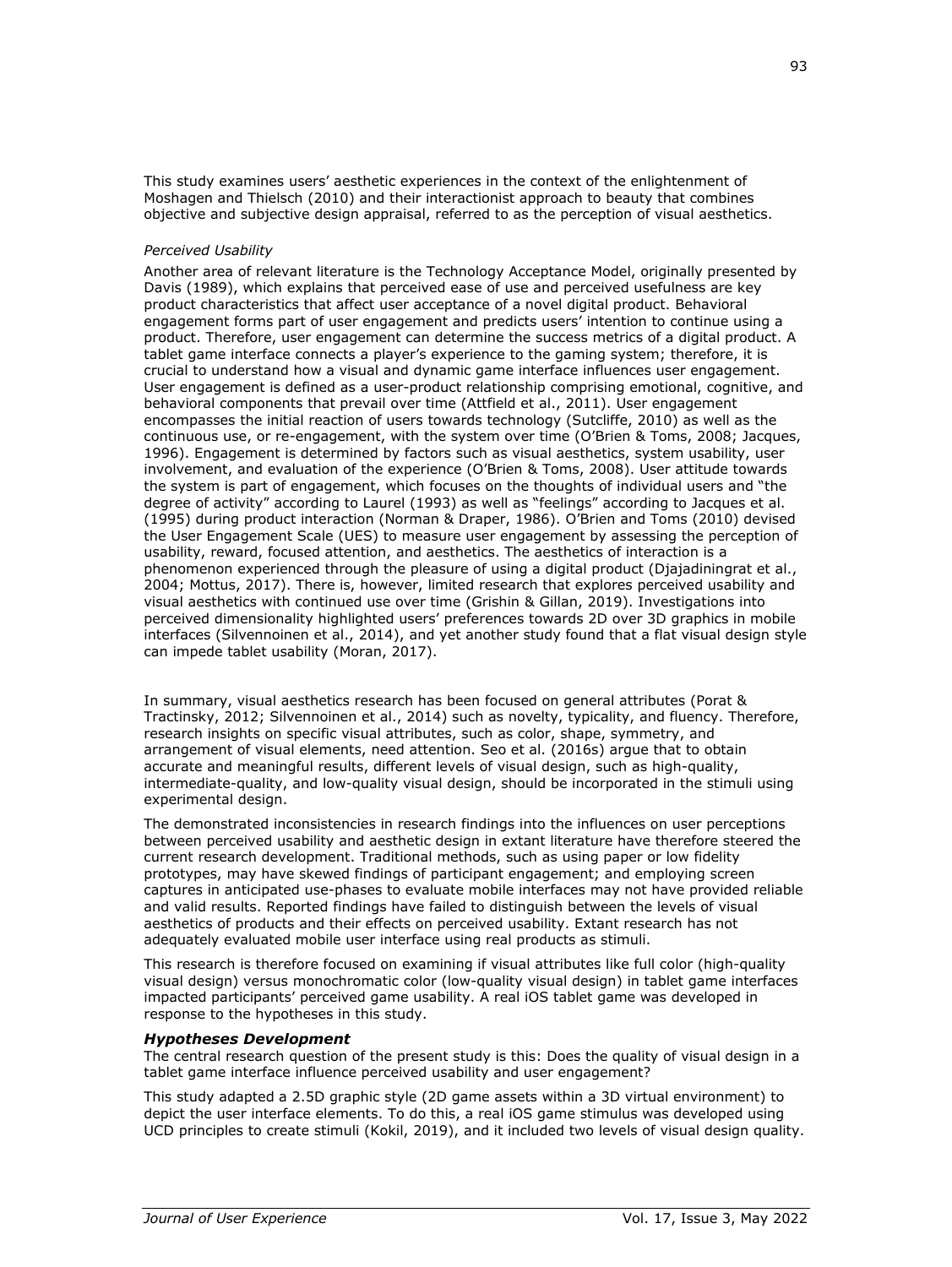Previous studies have shown that web usability is influenced by visual complexity, which has a significant effect on perception and cognitive load (Geissler et al., 2001; Wang et al., 2014). In the present study, we posit the following hypothesis.

Hypothesis H1: High-quality visual design in a tablet game interface is perceived to be more usable.

Studies exploring interaction design and product design have researched the relationship between visual design and usability, but these studies have revealed theoretical and methodological inconsistencies. The different models garnered from the literature review can be summarized as follows: 1) Beautiful products are perceived to be usable (what is beautiful is usable). 2) Usable products are found to be attractive (what is usable is beautiful). 3) No direct relationship exists between perceived usability and visual design, but such a correlation can exist through a mediator variable. 4) Usability and visual design can be independent of each other. Based on the above outcomes, the quality of visual design may affect usability.

**Hypothesis H2:** There is no correlation between low-quality visual design and perceived game usability.

From Dewey's (1938) perspective, the four types of experience threads are sensual, emotional, compositional, and spatiotemporal (McCarthy, 2004). The most relevant thread in this study is sensory engagement through visual means and touch mode interaction. Engholm (2010) describes aesthetics as the "sensuous qualities, the emotions, moods, and experiences" that occur during human-technology interaction. A repetitive emotional occurrence prolongs into mood (Brave & Nass, 2002). Moods last longer and are more dispersed, and they do not respond to a stimulus or event (Pekrun, 2006; Rosenberg, 1998), whereas emotions are brief with intense interludes in response to an event or situation (Rosenberg, 1998). Research has shown that a colorful object has an impact on "feelings, attention, judgments, and decisions" (Bellizzi & Hite, 1992; Babin et al., 2003; Noiwan & Norcio, 2006), and, in fact, a colorful prototype can capture and hold a viewer's attention for a longer duration than one rendered in gray scale (Bonnardel et al., 2011). A colorful palette elicits a higher level of arousal (Geslin et al., 2016), a warm color scheme generates excitement, and a cool color scheme is more likely to cause relaxation (Gorn et al., 2004). Moreover, Norman (2004) discusses the concept of behavioral aesthetics that can occur through product interaction.

In the present study, we devised three different types of tactile interaction (swipe, tilt, and tap) to complement the overall game aesthetics. The aesthetics of an interface cannot be judged by its visual design quality alone; the tactile feedback plays a key role during user interaction (Jiang et al., 2016).

**Hypothesis H3:** High-quality visual design in a tablet game interface significantly enhances player engagement.

#### **Methods**

We conducted research in two phases.

In Phase I, using the participatory design approach, we systematically employed the UCD principles in the creation of a real iOS tablet game, which served as stimuli for users' experience. A series of qualitative research methods included: mind-mapping, diary-study, personas, focus groups, and iterative usability testing.

In Phase II, we employed a one-way within-subjects analysis of variance (ANOVA) design to reduce error due to individual differences because the same participants played each game condition for 10 minutes. For hypotheses H1 and H2, the dependent variable was perceived usability, and the independent variables were the two levels of visual design quality. For hypothesis H3, the dependent variable was aggregated: *aesthetics, perceived usability, reward,* and *focused attention*, and the independent variables were the two levels of visual design quality.

We obtained Internal Review Board (IRB) approval (1516/341) prior to collecting data from participants. We provided an overview of the experimental procedure to each participant who read and signed the consent form prior to taking part in the study; they were not compensated.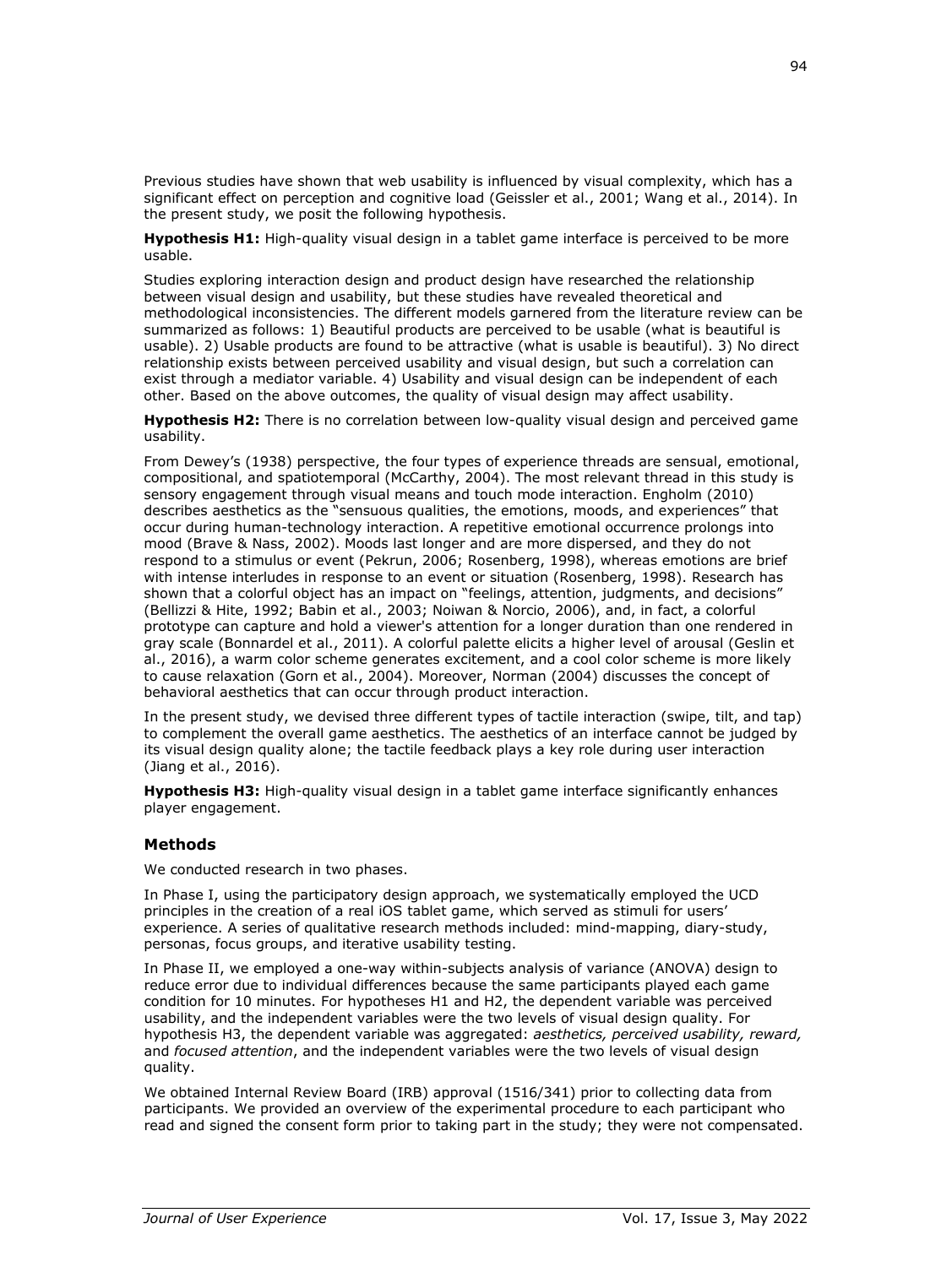#### *Phase I*

The game app was modified into two visual design conditions. We adopted an asymmetrical design to depict the high-quality visual design in the interface, giving rise to harmony and unity among the visual elements. To create the low-quality visual design condition, we violated the principles of design, as explained in the following studies (Tuch, 2011; Wong et al., 2010; Mahlke, 2008). In this study, we modified the user interface into a monochromatic color scheme, with reduced material texture and a low number of graphic bits, to create the lowquality visual design in the tablet game interface. Whereas a red-orange color palette (warm color scheme) was employed to depict the high-quality visual design condition for it is deemed to be more appealing with a propensity to capture viewers' attention.

In Phase I, we modified the game prototypes into two visual design conditions, low- and highquality (see Appendix 1). We gave a classical design questionnaire (Lavie & Tractinsky, 2004) (see Appendix 2) to a sample of nineteen participants who had design backgrounds as a first step to evaluate the perceived quality of visual design in the game prototypes on iMac® computers. Classical design refers to the traditional design guidelines that evaluate contrast, orderliness, hierarchy, symmetrical design, and grid system. The classical design questionnaire has five Likert scale items, and all five items are computed to obtain the mean score. Following the design and evaluation of the game prototypes, we proceeded to build the games for the iPads.

During the game development process, we conducted more than twenty-four rounds of iterative user testing by inviting six game participants to diagnose usability issues, including functionality, and to debug the game prototypes. Following the prototype development for the iPad, two versions of the iOS game application were finalized as stimuli for research experiments in Phase II.

#### *Phase II*

We recruited 56 participants (20 females and 36 males) on a university campus in the United States using expert sampling, a type of purposive sampling (Etikan & Bala, 2017). This sampling technique was necessary because participants were screened based on mobile game proficiency. Of the recruited sample, 66% self-reported that they played mobile games for 1-3 hours a week, 23% indicated they played less than 1 hour a week, and 1% indicated they played for more than 4 hours a week. The number of participants was determined based on the within-subjects research design experimental study; the sample was counterbalanced to account for order effects (Brooks, 2012). Fifty percent of the participants were randomly assigned to play the game with the low-quality visual design condition first, and 50% were randomly assigned to play the game with the high-quality visual design condition to increase internal reliability. Each participant was randomly assigned to play a game condition to create equivalent groups and safeguard the reliability of the research design. Carry-over effects were minimized by requesting the participants take a 15-minute break between playing each game condition. Consequently, experiment effects were reduced by following the same formal experimental procedure for each participant. Two participants did not complete the survey, so their data were discarded.

In Phase II, the Multidimensional Mood State Questionnaire was used, which consisted of 24 adjectives characterizing various mood states (Steyer et al., 1997) to measure the baseline mood of participants (Appendix 4). The instrument includes three constructs related to mood: valence (good–bad), arousal (awake–tired), and calmness (calm–nervous), of which valence and arousal were determined to be applicable to the study.

The AttrakDiff instrument, a semantic differential scale comprised of a six-point bipolar rating scale (Appendix 3), has been extensively utilized to study perception of usability, hedonic, and visual design in products (Christou, 2014; Hamborg et al., 2014; Hassenzahl & Monk, 2010). Two self-report questionnaires of the AttrakDiff instrument (Hassenzahl et al., 2003), namely the Pragmatic Questionnaire (PQ) and the Attractive Questionnaire (AT), were administered to measure perceived usability and perceived visual design on a scale of 1-6. The AttrakDiff instrument has high internal consistency: PQ with Cronbach's Alpha = .88, and AT with Cronbach's Alpha = .91 (Isleifsdottir & Larusdottir, 2008). The PQ questionnaire measures perceived usability with seven bipolar items; the AT questionnaire measures perceived visual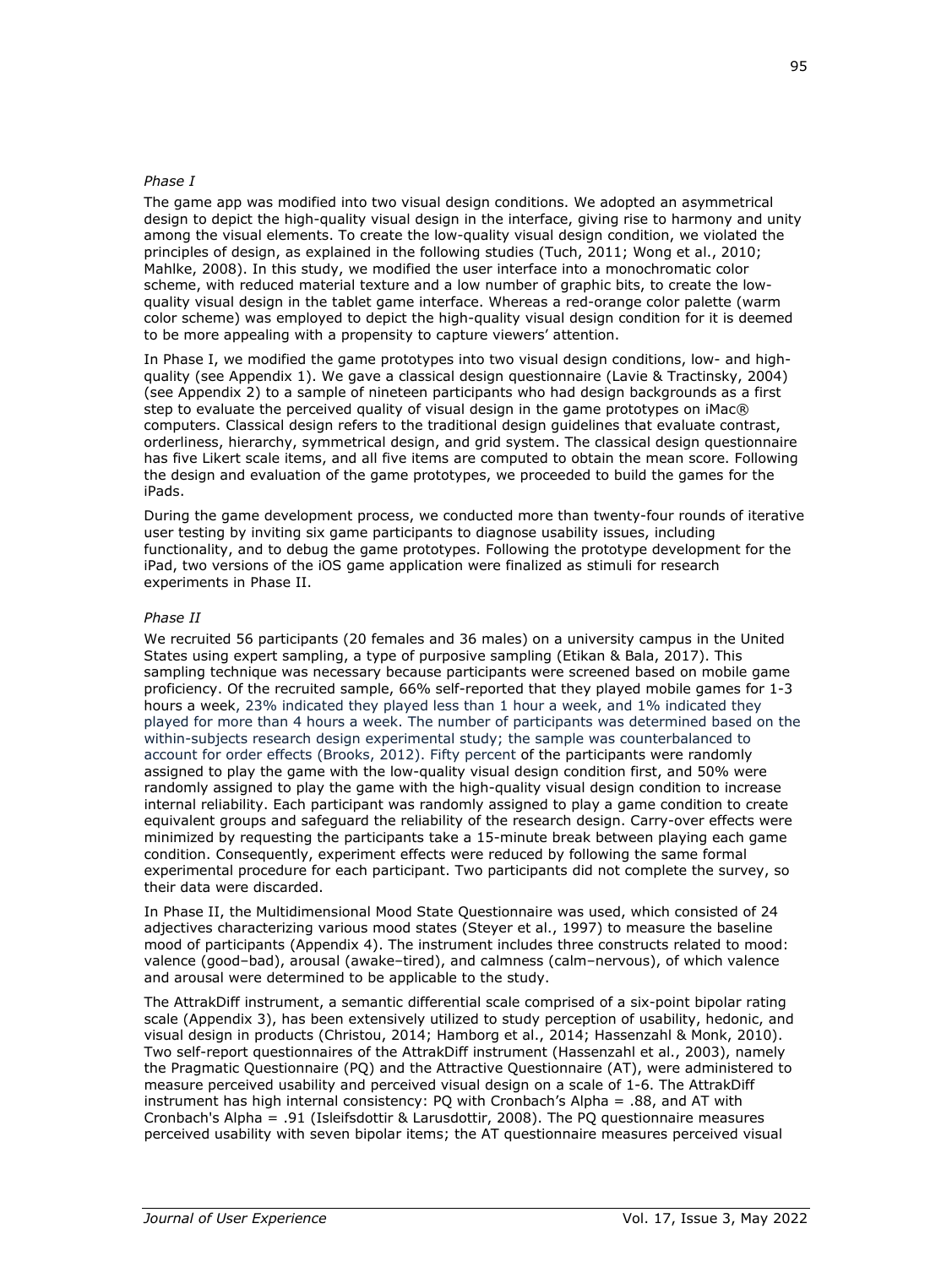design, consisting of six bipolar items. Additionally, we employed O'Brien's (2010) UES questionnaire to evaluate engagement levels in both game conditions. O'Brien et al. (2018) reported that the UES constructs had high reliability. With a 95% confidence interval (CI), the Omega reliability estimate of the UES constructs is as follows: perceived usability (.92), aesthetics (.90), focused attention (.92), and reward (.87).

At the beginning of the experiment, we administered a mood questionnaire to assess the baseline mood of the participants. Each participant was then randomly assigned to play a 10 minute game with either the low- or high-quality visual design condition. After playing each game condition, participants completed the two dimensions of the AttrakDiff instrument (PQ and AT). Participants also completed the UES questionnaire (Appendix 5) for each game condition to measure user engagement.

At the end of each gameplay session, we randomly administered a semi-structured questionnaire with open-ended questions to 25 participants about their gameplay experience. The questionnaire asked the following: 1) Which features in the low-quality visual design condition made gameplay challenging? 2) Which features in the high-quality visual design condition made gameplay gratifying? The game scores for each condition were recorded.

#### **Results**

#### *Quantitative Data Analysis*

We conducted a debriefing session with participants, and we analyzed the quantitative and qualitative data.

#### *Phase I*

#### **Evaluation of Game Prototypes on an iMac 22" Monitor**

The first step was to design and test the game prototypes on an iMac 22" computer monitor to ensure they met the requirements of low- and high-quality visual design. We report the data analysis of the classical design questionnaire in this study.

A paired-sample *t* test was conducted to compare the perceived quality of visual design in both conditions. There was a significant difference in the mean values between the high-quality visual design ( $\bar{x}$  = 4.25, s = 0.731) and the low-quality visual design ( $\bar{x}$  = 2.83, s = 0.714) in  $t(18) = 1.356$ ,  $p < .05$ . The results in Figure 1 confirm that an interface with high-quality visual design was perceived to be significantly more attractive and appealing. After that, the iOS game prototype was built for the iPad using Apple's game development engine, the SprikeKit™ framework.



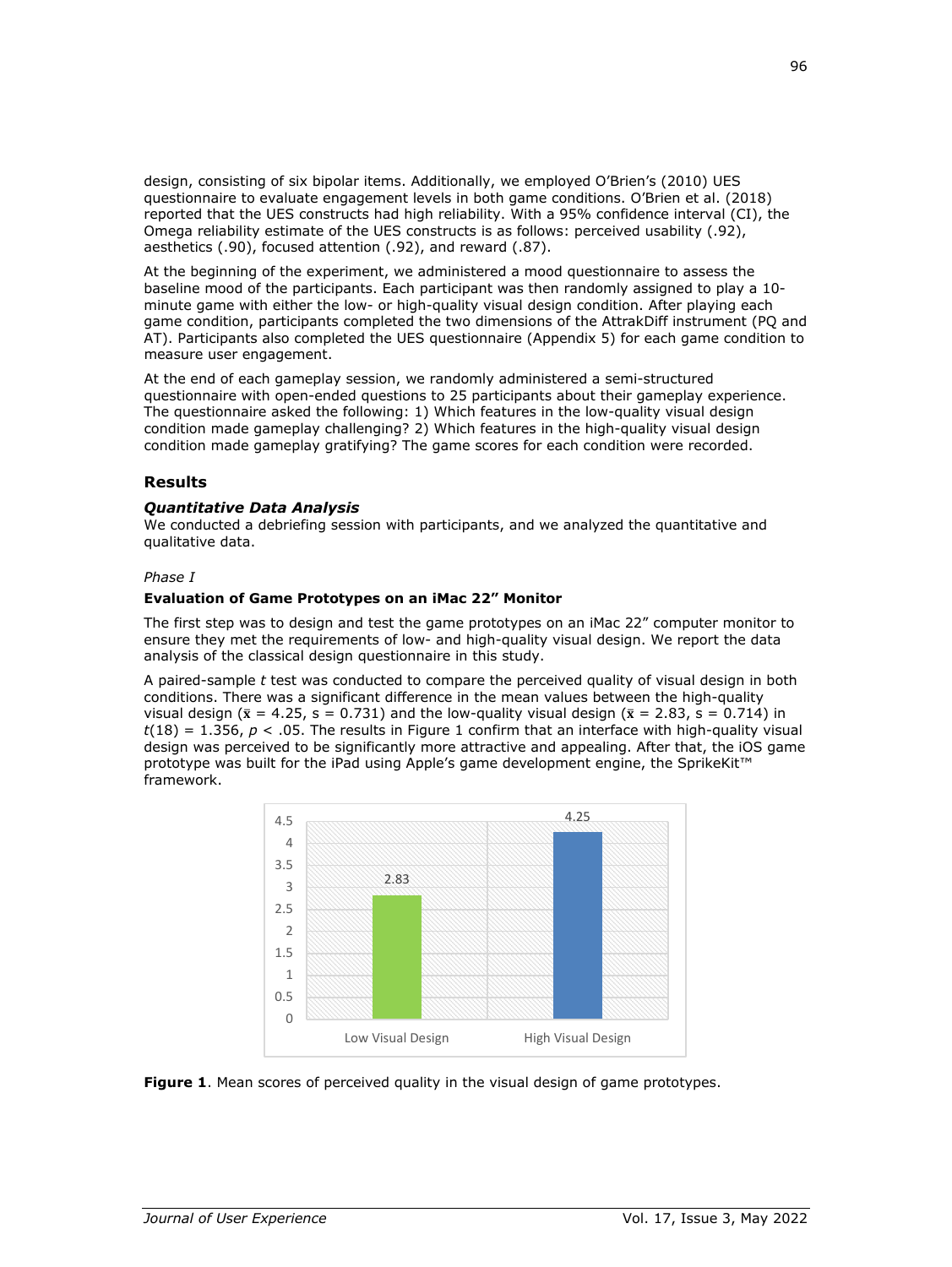#### **Evaluation of iOS Game Apps on iPad 9.7" Screen**

The next step was to confirm that the two visual design conditions of the tablet game interfaces were significantly different from each other. The perception of visual design data was primarily inspected for normality of distribution and verified for ANOVA assumptions. Upon initial data inspection, the boxplot of the residuals of the dependent variable data, perception of quality in visual design, were skewed to the right; the standard deviation shows more variability in the game sample with high-quality visual design. Since the ratio of the largest group variance  $(s^2 =$ 0.942) was not more than four times larger than the smallest group variance ( $s^2 = 0.311$ ), the assumption of homogeneity of variances was not violated. This implies Type 1 and 2 errors were minimized, and the variance between the two groups was equivalent.

**Table 1**. Descriptive Statistics of Perceived Visual Design, Mean Scores—AttrakDiff (AT)

|                                         | N  | Mean, $\bar{x}$ | <b>Std. Deviation, s</b> |
|-----------------------------------------|----|-----------------|--------------------------|
| Perceived Low-Quality Visual Design     | 54 | 3.969           | .558                     |
| Perceived High-Quality Visual<br>Design | 54 | 4.871           | .971                     |

As shown in Table 1, the mean value of the perceived high-quality visual design sample ( $\bar{x}$  = 4.87,  $s^2$  = 0.94) was greater than the low-quality visual design sample ( $\bar{x}$  =3.96,  $s^2$  = .31), as measured by the semantic differential scale of the AttrakDiff AT (Appendix 3). This implies that the high-quality visual design condition was perceived to be *moderately* attractive, and the lowquality visual design condition was perceived to be *fairly* attractive. The bipolar rating scale provides a mean score between the range of 1-6.

#### *Phase II*

The outcome of a within-subjects ANOVA test,  $F(1,53) = 49.488$ ,  $p < .005$ ,  $n_p^2 = 0.483$ , indicated that there was a significant difference of perceived quality in the visual design between the two manipulated conditions. This supported the main objective of the study to examine how the variation of quality in the visual design of tablet game interfaces affects users' perception of the game's usability. The perception of usability (PQ) dataset was inspected for normality of distribution and verified for ANOVA assumptions. Both high and low perception of usability datasets were normally distributed, as assessed by the Shapiro-Wilk test, at a conservative significance level of .05. Table 2 shows the mean values of the perceived usability of games with low- and high-quality visual design conditions.

|                                                      | N  | Mean, $\bar{x}$ | <b>Std. Deviation, s</b> |
|------------------------------------------------------|----|-----------------|--------------------------|
| Perceived Usability of Low-Quality<br>Visual Design  | 54 | 4.868           | .720                     |
| Perceived Usability of High-Quality<br>Visual Design | 54 | 4.908           | .758                     |

**Table 2**. Descriptive Statistics of Perceived Game Usability, Mean Scores—AttrakDiff (PQ)

Hypothesis H1: High-quality visual design in a tablet game interface is perceived to be more usable.

A one-way within-subjects ANOVA test (Girden, 1992) revealed that perceived game usability in the two conditions was not statistically significant,  $F(1,53) = .138$ ,  $p = .711$ . This indicates that there was no significant difference in the perception of game usability as experienced by the participants interacting with interfaces that had low- ( $\bar{x}$  = 4.868) and high-quality ( $\bar{x}$  = 4.908) visual design. Perceived game usability was therefore perceived to be equivalent in both conditions. This confirms that participants did not find that the game with the high-quality visual design condition was more usable than the game with the low-quality visual design condition.

Examining the relationships of the two components, the perceived visual design quality and perceived game usability, in each game condition was important. Prior to conducting a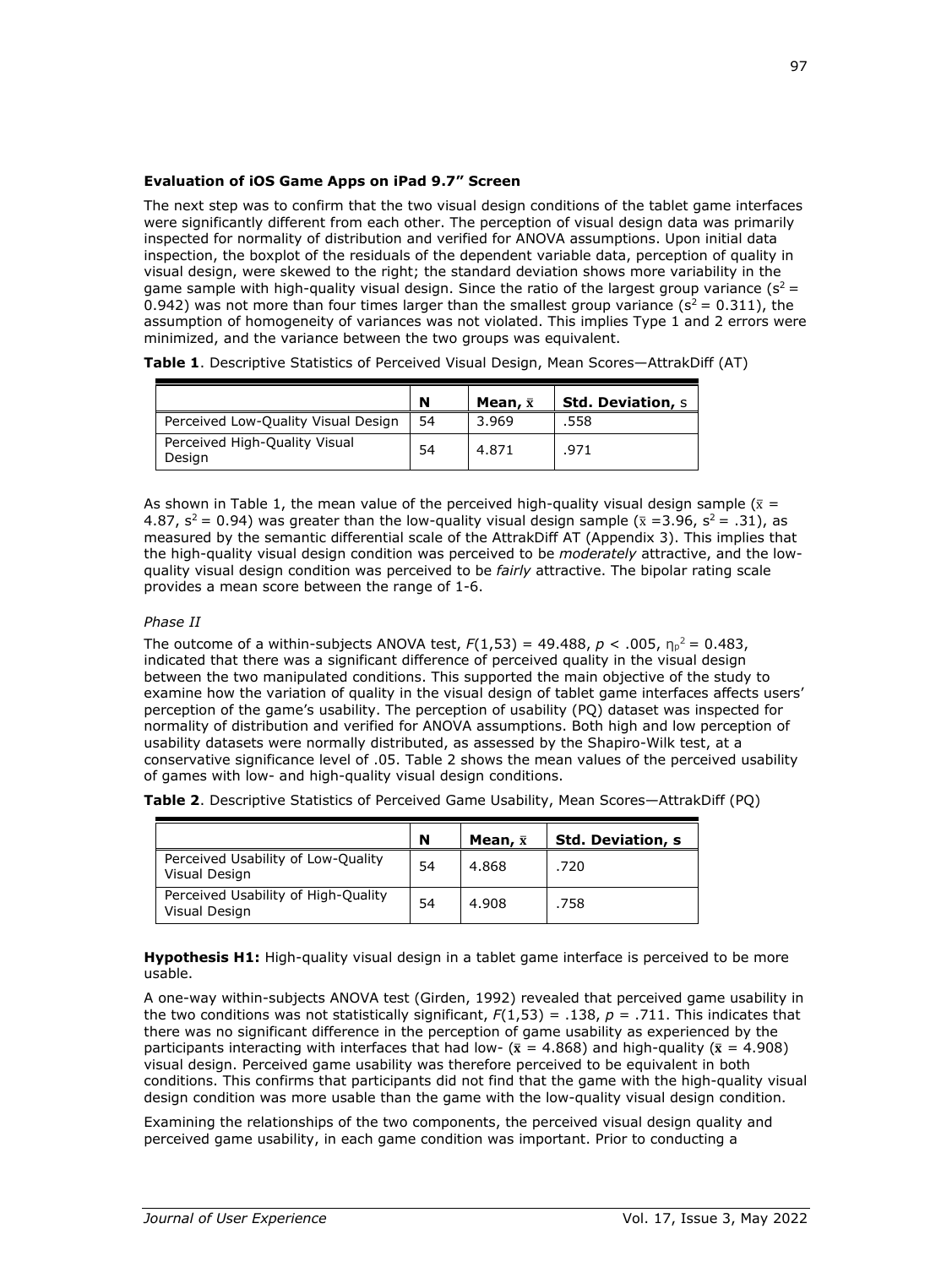regression analysis, preliminary analyses ensured no violation of the assumptions of normality, linearity, and homoscedasticity. A scatterplot of perceived game usability against perceived visual design quality with superimposed regression lines depicted linearity. Cohen's (1988) classification determined the strength of the effect as follows: *r* of .1 for small effect size, *r* of .3 for medium effect size, and *r* of .5 for large effect size.

**Hypothesis H2:** There is no correlation between low-quality visual design and perceived game usability.

We conducted a linear regression analysis to examine the relationships of the two dependent variables, perceived quality in visual design and perceived game usability, in both game conditions. Both low- and high-quality visual design conditions accounted for significant and similar amounts of variation in perceived usability.

Preliminary analyses ensured there was no violation of the assumptions of normality, linearity, and homoscedasticity. Visual inspection of the scatterplots indicated a linear relationship between the variables. Homoscedasticity and normality of the residuals were present. The datasets were standardized by transforming them into z-scores. A linear regression analysis predicted perceived game usability from the independent variable, perceived quality of visual design in the game user interface, in both the game conditions.

Low-quality visual design had a significant influence on the perception of game usability,  $F(1,53) = 4.089$ ,  $p = .048$ , accounting for 7.3% of the variation in the perceived usability with adjusted *R2* = .055, a small effect size (according to Cohen's classification (1988) of 0.01, 0.09, and 0.25 for small, medium, and large effect size respectively in the case of adjusted *R2*; and a standardized beta coefficient, *r* = .270 (95% CI, .002 to .538). Based on this observation, lowquality visual design in the game interface had a significant and small positive correlation with perceived game usability.

High-quality visual design significantly predicted the perception of game usability, *F*(1,53) = 5.05, *p* = .029, accounting for 8.9% of the variation in perceived usability with adjusted *R2* = .071. A small size effect according to Cohen's (1988), with standardized beta coefficient, *r* = .298, (95% CI, .025 to .440) occurred. A high-quality visual design in the game interface had a significant and small correlation with perceived game usability.

The two above coefficients, *r1* = .270 (Z1 = .277) and *r2* = .298 (Z2 = .307), were converted to *z*-scores to determine Zobs = z1 – z2 /  $\sqrt[2]{(1/(N1-3) + (N2-3))}$ . Since -1.96 ≤ Zobs = -.1514 ≤ +1.96. This implies that there was no significant difference in the strength of the correlation between perceived usability and visual design in each condition. Both low- and high-quality visual design conditions resulted in the same amount of perceived usability in a positive association; perceived high-quality visual design is associated with higher perceived usability by a negligible amount.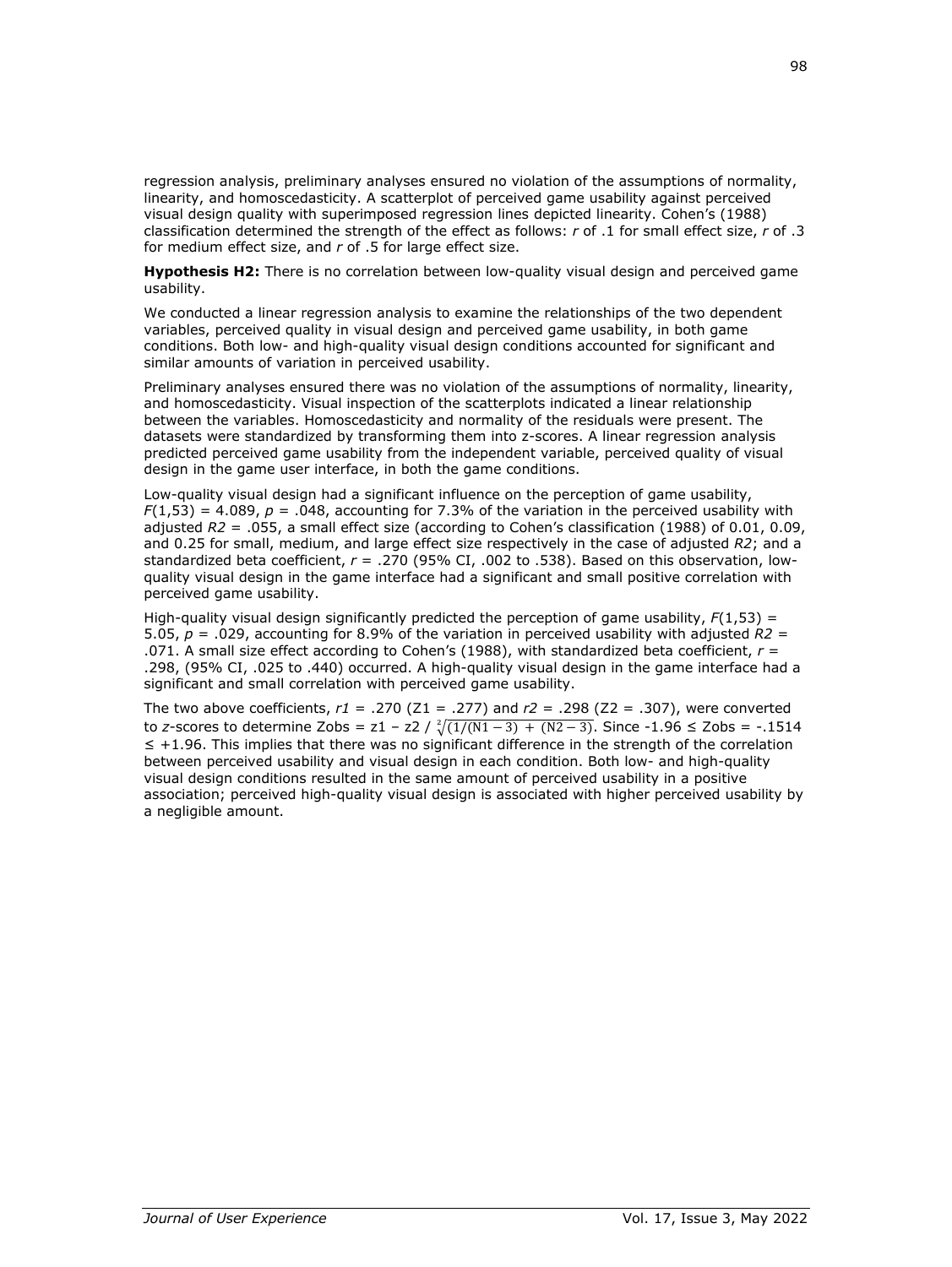

**Figure 2**. Correlation between the quality of visual design and perceived usability.

**Hypothesis H3:** High-quality visual design in a tablet game interface significantly enhances player engagement.

We conducted a one-way repeated measures ANOVA of the UES data to examine the levels of user engagement in the two game conditions. The analysis revealed a statistically significant difference of overall user engagement between the two game versions,  $F(1,33) = 42.84$ ,  $p <$ .005,  $n_p^2$  = 0.565. We aggregated the overall UES by averaging the mean values of each of the four UES dimensions: reward, focused attention, aesthetics, and perceived usability. Table 3 illustrates users were more engaged playing the game interface with the high-quality visual design condition, with an overall UES mean value of 3.34.

| <b>UES Dimensions</b>    | <b>N</b> | Mean: LQ         | Mean: HQ          | p-value .05   | <b>F-Statistics</b> |
|--------------------------|----------|------------------|-------------------|---------------|---------------------|
| Overall UES              | 34       | $\bar{x} = 2.97$ | $\bar{x} = 3.34$  | $p < .005***$ | $F(1,33) = 42.84$ , |
|                          |          | $(s = 0.46)$     | $(s = 0.50)$      |               | $n_n^2 = 0.565$     |
| Reward                   | 34       | $\bar{x} = 3.07$ | $\bar{x} = 3.347$ | $p < .005***$ | $F(1,33) = 15.09$ , |
|                          |          | $(s = 0.48)$     | $(s = 0.35)$      |               | $n_p^2 = 0.314$     |
| <b>Focused Attention</b> | 34       | $\bar{x} = 2.43$ | $\bar{x} = 2.491$ | $p = .477$    | $F(1,33) = 0.518$   |
|                          |          | $(s = 0.89)$     | (s = 0.90)        |               | $n_n^2 = .015$      |
| Aesthetics               | 34       | $\bar{x} = 2.83$ | $\bar{x} = 3.84$  | $p < .005***$ | $F(1,33) = 50.74$ , |
|                          |          | $(s = 0.57)$     | (s = 0.64)        |               | $n_p^2 = 0.606$     |
| Perceived Usability      | 34       | $\bar{x} = 3.54$ | $\bar{x} = 3.67$  |               | $F(1,33) = 2.43$ ,  |
|                          |          | $(s = 0.52)$     | (s = 0.49)        | $p = .128$    | $n_p^2 = .069$      |

**Table 3**. Comparison of UES Dimensions in Both Conditions

 $*(p < .05), **(p < .01), **(p < .001)$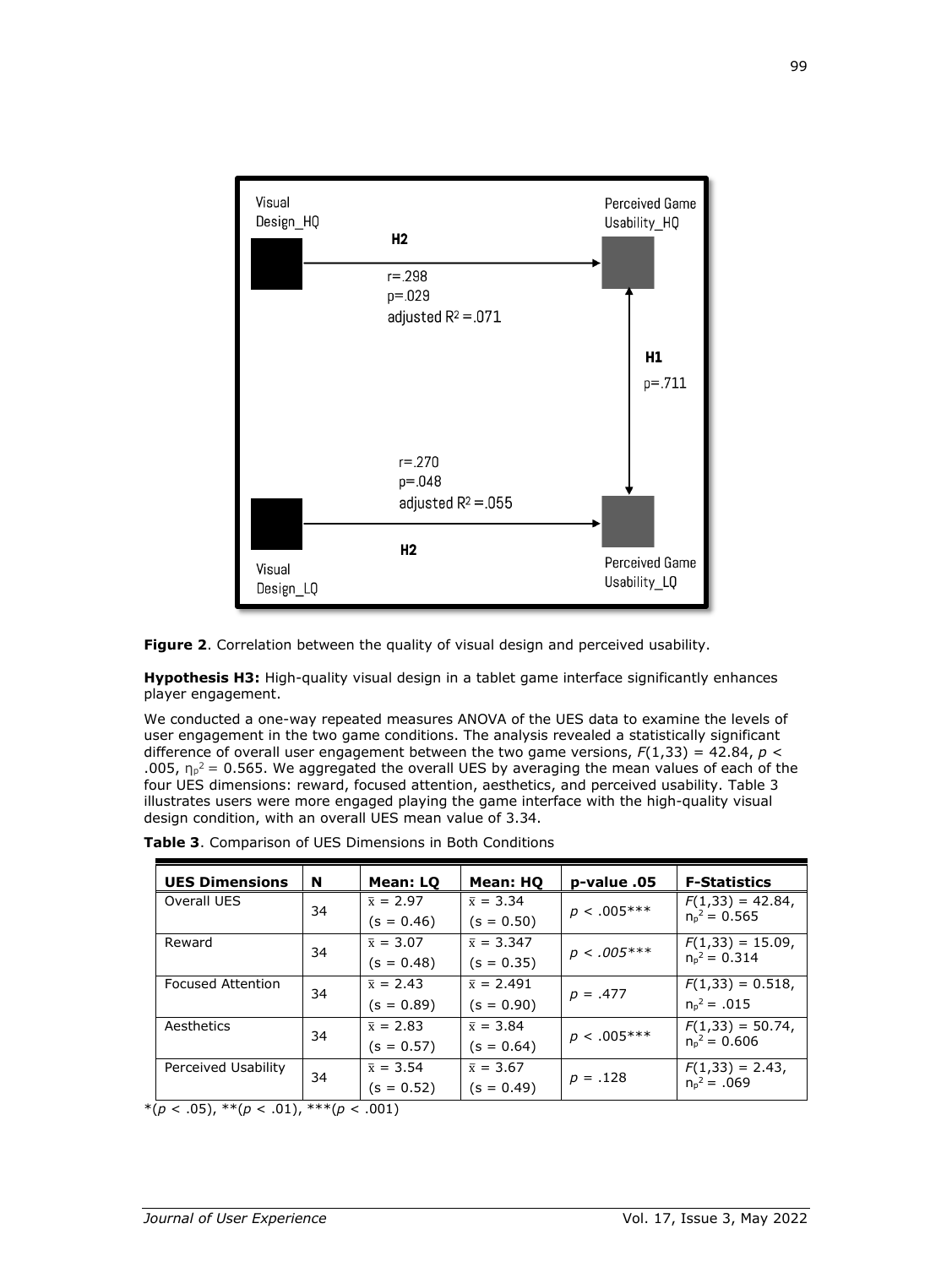The result also shows that only two dimensions of the UES scale, namely aesthetics and reward*,*  were significantly higher in the high-quality visual design version, which implies that participants found this version of the game more rewarding and aesthetically pleasing (Figure 3). Alternately, the ratings for the other two dimensions, perceived usability and focused attention, were non-significant and therefore equivalent in both conditions.



**Figure 3.** Boxplots of overall user engagement showing mean scores of low- and high-quality visual design conditions (*p* < .05).

We individually analyzed the four dimensions of UES in each condition as shown in Tables 4 and 5 respectively. We measured participants' baseline mood using the two constructs, valence (good-bad) and arousal (awake-tired) of the Multidimensional Mood State Questionnaire. We conducted a partial correlation between the four UES dimensions by controlling the two mood covariates, mood-GB (valence) and mood-AT (arousal), to minimize the effects of the confounding variables. In both conditions, there was linearity as assessed by partial regression plots and a plot of studentized residuals against the predicted values. No extreme outliers were detected in the individual boxplots. Homoscedasticity was present, as assessed by visual inspection of a plot of *studentized* residuals versus unstandardized predicted values. All variables were normally distributed, as assessed by Shapiro-Wilk's test (*p* > .05).

**Table 4**. Partial Correlation Coefficients of UES Dimensions *(*Low-Quality Visual Design*),* Controlling for Mood Variables

|                            | <b>Focused</b><br><b>Attention</b> | <b>Perceived</b><br><b>Usability</b> | Reward   |
|----------------------------|------------------------------------|--------------------------------------|----------|
| <b>Perceived Usability</b> | .256                               |                                      |          |
| <b>Reward</b>              | $.462**$                           | $.462**$                             |          |
| <b>Aesthetics</b>          | $.611**$                           | .109                                 | $.596**$ |

\*\**p* < .01; \**p* < .05

In Table 4, a Pearson partial correlation showed that all the UES dimensions were significantly correlated, excluding: perceived usability and focused attention; and aesthetics and perceived usability. It is important to note that the correlation between perceived usability and aesthetics,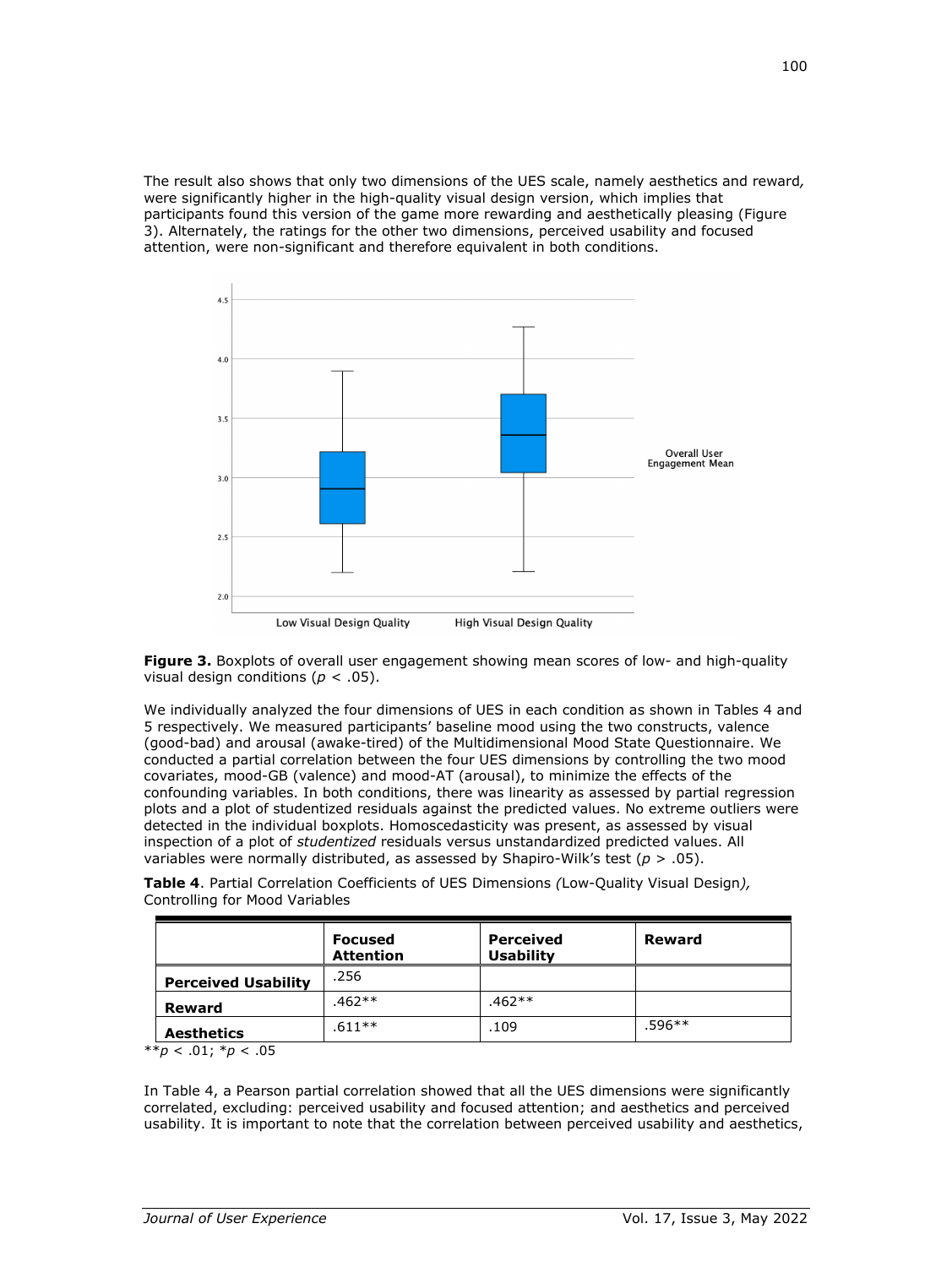as measured by the UES instrument, was not significant in the low-quality visual design condition.

|                            | <b>Focused</b><br><b>Attention</b> | <b>Perceived</b><br><b>Usability</b> | Reward   |
|----------------------------|------------------------------------|--------------------------------------|----------|
| <b>Perceived Usability</b> | .05                                |                                      |          |
| Reward                     | $.737**$                           | $.413*$                              |          |
| <b>Aesthetics</b>          | $.424*$                            | $.391*$                              | $.681**$ |

**Table 5.** Partial Correlation Coefficients of UES Dimensions *(*High-Quality Visual Design), Controlling for Mood Variables

\*\**p*<.01; \**p*<.05

In Table 5, a Pearson partial correlation indicated that all the UES dimensions were significantly correlated in the high-quality visual design condition, except for perceived usability and focused attention. The relationship between aesthetics and perceived usability, as measured by the UES instrument, in the game with the high-quality visual design condition, showed a significant, moderate, and positive correlation,  $r = .424'$ .

A linear regression determined the effect of game aesthetics on perceived usability. The linear regression established that game aesthetics could statistically significantly predict perceived usability,  $F(1,33) = 5.486$ ,  $p < 0.05$ , and aesthetics accounted for 17.9% of the explained variability in perceived usability. The regression equation predicted perceived usability =  $2.65 +$ *.*264 x (aesthetics).

#### *Qualitative Data Analysis*

As recommended by Braun & Clarke (2008), we analyzed the open-ended questions of the semi-structured questionnaire by first reading the data responses thoroughly, grouping the thematically similar data, and categorizing them related to theoretical concepts (Guest et al., 2012). Data that did not support the theories were also highlighted in this process. We made connections between meaningful themes and research questions. Themes converged from the analysis of 23 of the 25 participants. Data highlighted that the participants preferred to play the game version with high-quality visual design. Participants reported that the crisp and highquality visual design graphics made gameplay playful and engaging, enticing them to play multiple times. Participants also reported they had a more pleasurable experience playing the high-quality visual design version. The colorful graphics enlightened their mood and made gameplay more gratifying. They could identify the obstacles and enemies easily and felt more in control.

In contrast, only a few participants explained that they could make a connection with the game environment rendered in a monochromatic color scheme, which was used in the low-quality visual design game version. In the game version with low-quality visual design, participants experienced a subtly higher level of challenge to distinguish game assets due to the low color contrast and monochromatic color scheme. Additionally, the game version with low-quality visual design appeared overly simplistic and unattractive to game participants.

#### *Discussion of Results*

The purpose of this study was to examine the role of quality in visual design on perceived game usability and user engagement.

#### *Phase I*

We manipulated the game interface into conditions having either low-quality visual design or high-quality visual design; the inherent usability of each game condition was unaltered. In Phase I, we evaluated the two visual design conditions for users' perception of the quality of the visual aesthetics using a total sample of nine participants. Visual perception is a factor of both, "the perceptual and the conceptual gist" (Harper et al., 2009). The perceptual gist is the factual information extracted from the stimuli such as color, texture, shape, and volume; the conceptual gist is the assimilation and interpretation of the stimuli presented. To violate the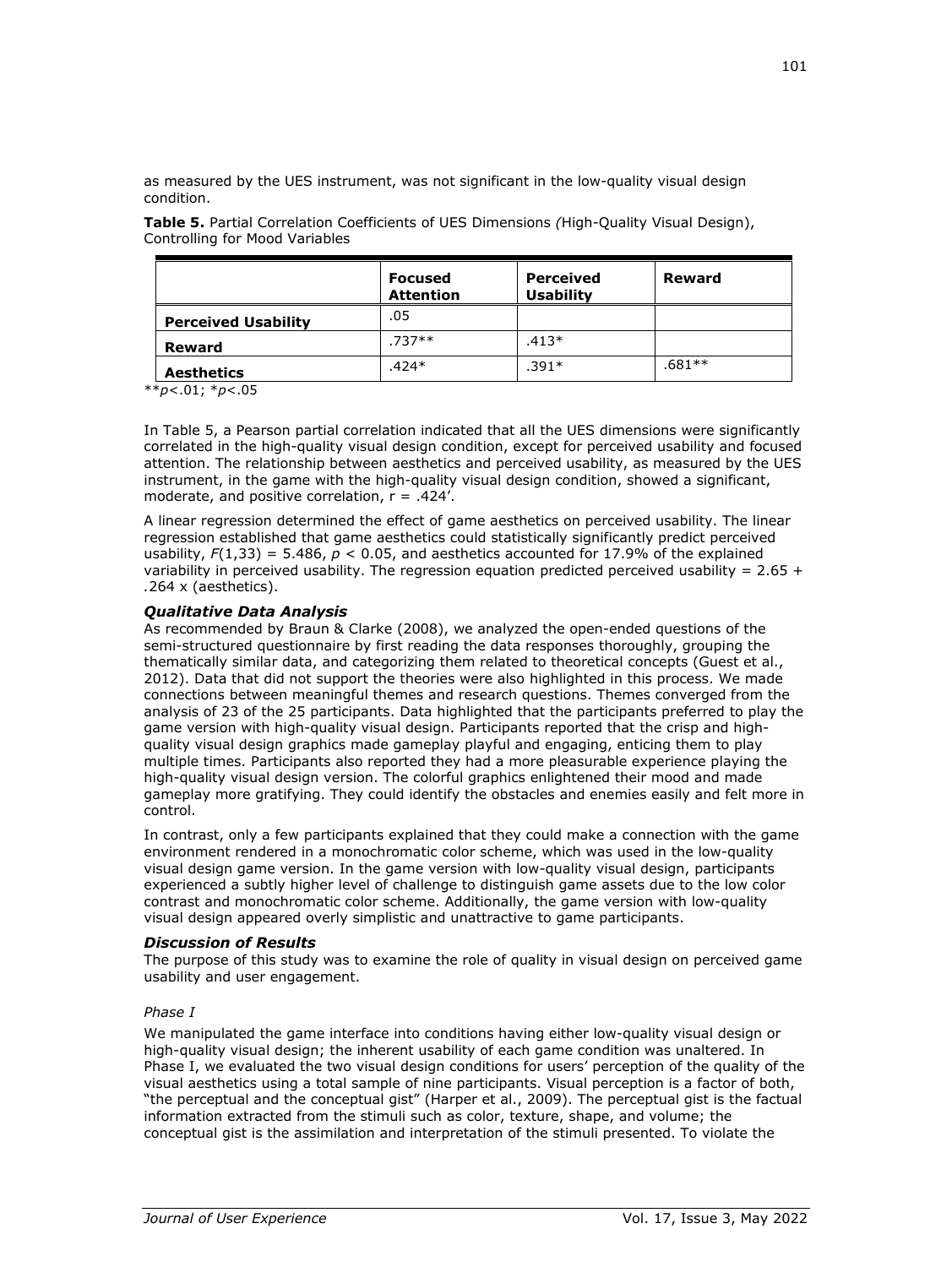design principles, we modified the low-quality visual design into a monochromatic color scheme with subdued contrast between the visual game elements and the background; the graphics were rendered in an 8-bit format. Users perceived a significant difference of quality in the visual aesthetics between the two game conditions. A series of user testing and debugging eliminated the usability issues in both game conditions, resulting in equivalent inherent usability in both game conditions. Thereafter, the game stimuli were adequately developed to test the three hypotheses formulated for the experimental phase of the study.

#### *Phase II*

**Hypothesis H1**, in Phase II, posited that a tablet game interface with high-quality visual design is perceived to be more usable. The results of the current study did not support hypothesis H1. The findings of the present study show that perceived game usability was practically equivalent in both game conditions (Figure 2). Therefore, a game interface with high-quality visual design does not necessarily improve perceived game usability. This result was substantiated by the performance of participants in each game condition as there were no significant difference between the scores. The qualitative findings from the open-ended questions reveal that a game interface with high-quality visual design, including the attractive heads-up display, has the propensity to attract user attention during gameplay; however, it does not necessarily promote perceived game usability. The quality of visual design in the game interface might have had an initial, visceral impact on players, but with time, users shifted their focus to the dynamic gameplay components.

Although low-quality visual design in the game interface could have impeded gaming activity to some extent (e.g., making it less rewarding), participants were able to complete the low-quality visual design version with a level of accuracy. Open-ended questions, administered postgameplay, recorded that participants mentioned the monochromatic color scheme had impaired visual clarity but that there was a trade-off between the level of difficulty and the learning curve of the game activity. Besides the quality of visual design, a plausible explanation is that game mechanics played an important part in sustaining gameplay because both game versions had the same inherent usability. Participants became familiarized quickly with the game mechanics and rules as the game interface features demonstrated moderate to high utility in the lowquality visual design condition. Utility is a function of interface, context, and task (Toomim et al., 2011), and it is determined by the usefulness of the functionality of the game. According to Shackel (1991), utility is defined as the fulfillment of user needs regarding the functionality of the product, whereas usability concerns the ability to use the feature sets and functionality. Findings of this study reveal that quality in visual design is important to game participants at the beginning of the activity but, once they are engaged in the gaming action, their perception becomes more resilient to low-quality visual design over time because they focus more on game mechanics.

**Hypothesis H2** posited that low-quality visual design does not correlate with perceived game usability. The findings did not support hypothesis H2. The results showed a significant correlation between visual design and perceived game usability. Findings from the AttrakDiff instrument showed that both game interfaces employing low- and high-quality visual design significantly correlate with perceived game usability (Figure 2). Unlike previous studies, in which the influence of visual design on perceived usability in digital products were not supported (Lindgaard & Dudek, 2003; Mahlke, 2008; van Schaik & Ling, 2009; Grishin & Gillan, 2019), the present study empirically shows that both low- and high-quality visual design had an influence on perceived usability in the domain of tablet gaming. Interestingly, it was found that the game interface with low-quality visual design had a small, positive, and significant correlation with perceived game usability. This implies that even a game interface with low-quality visual design can ease game operation. Analyses of open-ended questions, administered post-gameplay, found that the monochromatic color rendering of the low-quality visual design condition drew participants closer to the game environment, which relates to game fantasy.

Aesthetic experience draws on visual evaluation of artifacts (Palmer et al., 2013; Cinzia & Vittorio, 2009) and is dependent on higher level cognitive processes for visual analysis, according to Zhou et al. (2016). The findings of the present study do not fully align with the notion of "what is beautiful is usable" (Tractinsky et al., 2000), as this theory claims that only attractive products are perceived to be usable. The visual elements of the game interfaces have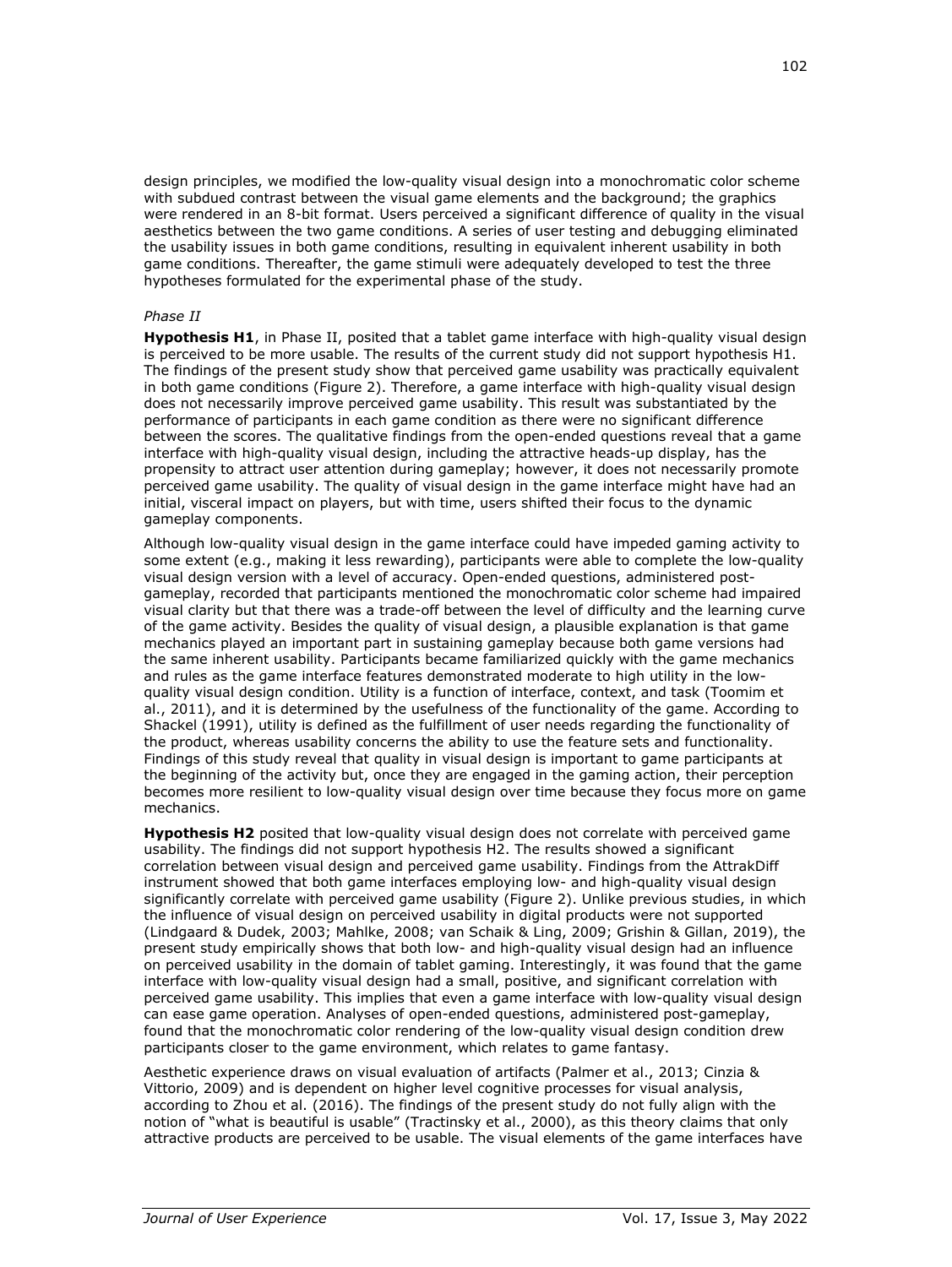an influence on players' behavior and interaction. Game aesthetics is characterized by challenge, fantasy, story, and senses (Hunicke et al., 2012). It can be argued that other characteristics of game aesthetics, besides visual design, provided necessary motivation and impulse for players to achieve their goals in the low-quality visual design version. The visceral layer of the interfaces transmits the necessary hedonic experiences of the game aesthetics at the behavioral level during gameplay. Thus, gameplay gives rise to an aesthetic experience, which entails sensory engagement (tactile user interaction and musical sound effects), and a balance between individual skills and game challenge. We concluded that the aesthetics of interaction was more prominent through playfulness, dynamism, and smooth mechanics than aesthetics of appearance of game user interaction. The aesthetics of an interface cannot be judged by its visual design quality alone, but also by user interaction (Jiang et al., 2016).

**Hypothesis H3** posited a significant and positive association between a tablet game interface with high-quality visual design and overall user engagement. The findings supported hypothesis H3. Game participants experienced a relatively higher level of engagement interacting with the high-quality visual design condition. This is demonstrated by the mean values of the two UES dimensions, aesthetics and reward; the two constructs were shown to be higher in the highquality visual design condition and significantly different in the two game conditions (Table 3).

#### *UES Constructs in Game Conditions*

In the low-quality visual design condition, the correlation between the aesthetics and perceived usability was non-significant using the UES instrument (Table 4). The themes that emerged from the semi-structured questionnaire data in the low-quality visual design condition indicated that participants experienced anxiety and had difficulty focusing on targets. Participants had to make extra effort discerning the visual game elements. Participants could not accurately focus and target game assets in the low-quality visual design condition even though the game mechanics and the inherent usability in both versions were similar. The low-quality graphics with a condensed visual density posed certain limitations in the monochromatic color scheme that might have increased user cognitive load, which in turn compounded focused attention.

The partial correlational analysis showed that focused attention did not significantly correlate with perceived usability. Reward and perceived usability were moderately and positively correlated in the low-quality visual design condition because participants were able to accomplish their goals by completing the game. This shows that participants were intrinsically motivated to continue the gaming activity because they felt the game experience and interaction were rewarding. In fact, a player's interest to continue an activity is sustained by motivational factors. Literature on motivation theories describe two types of motivation for achieving one's goal: intrinsic and extrinsic motivation (Lin et al., 2012; Ryan & Deci, 2000). Participants in this study voluntarily participated in the game study; so, we can rule out external reward or incentives. We can confidently say that game participants were intrinsically motivated because they sought inner-satisfaction and self-smugness (Bittner & Shipper, 2014); and selfinterest and enjoyment (Deci & Ryan, 2000), though not necessarily because of external reward or pressure (Lin et al., 2012; Banyte & Gadeikiene, 2015). In addition, focused attention significantly correlated with the aesthetics variable. Perhaps, the different types of touch gesture interaction such as swipe, tilt, and tap increased their enthusiasm even though visual design quality was inferior.

In contrast, the correlation between perceived usability and aesthetics in the high-quality visual design condition was significant and moderate to strong, with a Pearson coefficient of  $r = .681$ (Table 5). Findings from qualitative data suggest that the 2.5D graphics style rendering along with the analogous color scheme in the high-quality visual design played a prominent role in capturing participants' attention in the gameplay. This is indicated by the strong and positive correlation between aesthetics and focused attention, with Pearson coefficient of r = .424 (Table 5). Furthermore, the crisp colorful game graphics appealed to the visual senses, thereby creating an engaging visual experience. Sophisticated graphics from the attractive interface augmented player engagement as it evoked a heightened level of valence, and pleasurable experience, which reflects Tellegen et al. (1999) findings. The goal is to elicit emotional responses such as curiosity, wonder, and surprise for a player (Lazzaro, 2008). The high-quality visual design version of the game provided clear goals and objectives, which clearly promoted gameplay. As participants found the game to be usable, it provided them with necessary directions to understand the game mechanics and gameplay. Participants reported that the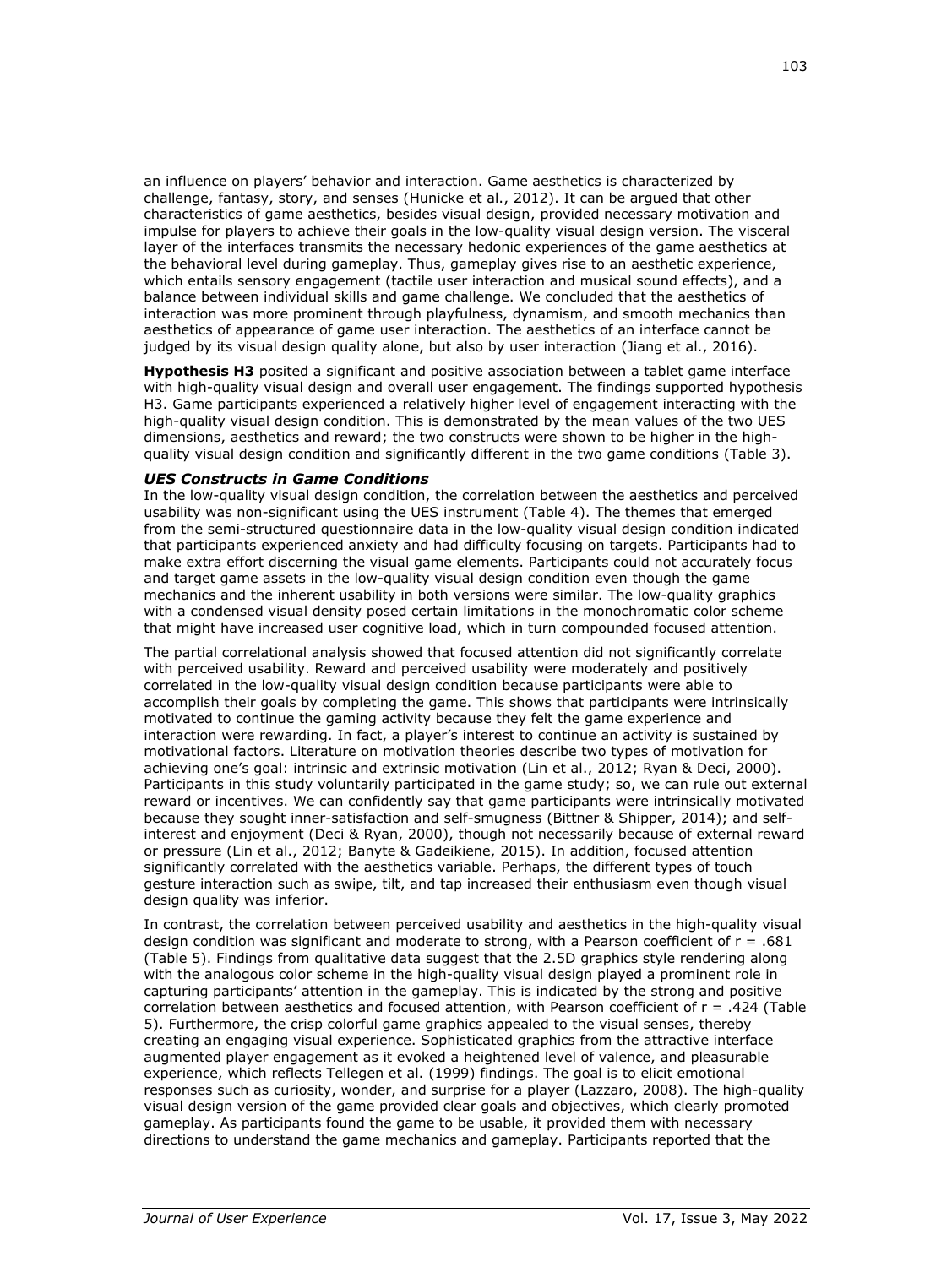high-quality visual design version provided a more rewarding gaming experience. This is substantiated by the strong and positive correlation between esthetics and reward, with a Pearson coefficient of  $r = .681$  (Table 5). Thus, the visual elements of the high-quality visual design condition were more gratifying and fun to use. Consequently, the mean value for the reward dimension was higher.

A user may experience different levels of involvement during product interaction: engagement, engrossment, and total immersion (O'Brien et al, 2018). Engrossment is also a determinant of Sweetser & Wyeth's (2005) game flow model to measure game enjoyment. Besides high-quality visual design elements, game narrative proved to be an important component in strategy-based tablet games, given the exploratory nature of gameplay. Participants recommended that a dynamic twist in the game story line should be incorporated every time a player returns to play the game. The engagement derived from high-quality visual design elements aligns with the theory explaining how visual design appeals to the senses, influencing user perception to make a positive design appraisal (O'Brien et al., 2010; O'Brien & Toms, 2008). The theory of design engagement rationalizes that a user is quickly drawn into an interface with high-quality visual design by its attractive graphics and actively engages with the interactive game artifact.

Thus, the contribution to knowledge from the present study is that a game interface with highquality visual design empowers users to engage deeply by promoting gameplay, but it does not necessarily enhance perceived usability. Findings suggest that there are other hedonic factors such as game aesthetics that contribute to player engagement. The impact of perceived quality in visual design plays a crucial role at the beginning of gameplay to capture players' attention but, over time, its effect wanes and participants tend to focus more on game mechanics.

#### *Limitations of the Study*

- The sample recruited for this study was not selected using probability sampling due to resource constraints. To increase internal reliability, participants were assigned randomly to each game condition.
- The carry-over effect in the experimental condition might have led to a practice effect when playing one game condition was followed by the second one, despite the short break interval.
- The carry-over effect might have also led to a context effect; testing in one condition might have altered participants' perception of the stimulus in the later condition.
- The sample recruited on a university campus may not be representative of the actual population of tablet game players.
- There is always a risk that the game interface was not appraised with accuracy given that not everyone had an affinity to judge the level of visual aesthetics in the products.
- The researcher was the sole observer during the iterative game design and development process; important information may have been missed. A moderator to observing the design and testing process would be able to observe participants' gestures and behaviors during play tests.

#### **Conclusion**

The approach of this study incorporates user-centered principles and techniques into the design process. The main contribution to knowledge is that the two components of user engagement, aesthetics and rewards, empower user engagement because they promote gameplay. It is deduced that the quality of visual design in a game interface alone is not a determining factor to judge perceived usability; there are other important components such as game mechanics and game narratives that render gameplay holistically meaningful. Additionally, both low- and highquality visual design can influence perceived usability in the domain of tablet gaming. Excluding other confounding factors from the visual design variable, particularly on perceived usability in the low-quality visual design condition, remains a challenge. This study established that even a game interface with low-quality visual design could connect the player to gameplay through learnability and familiarity because inherent usability was equivalent in both conditions.

Although a game interface with high-quality visual design does not necessarily improve perception of the game's usability, it does enhance user engagement. The high-quality visual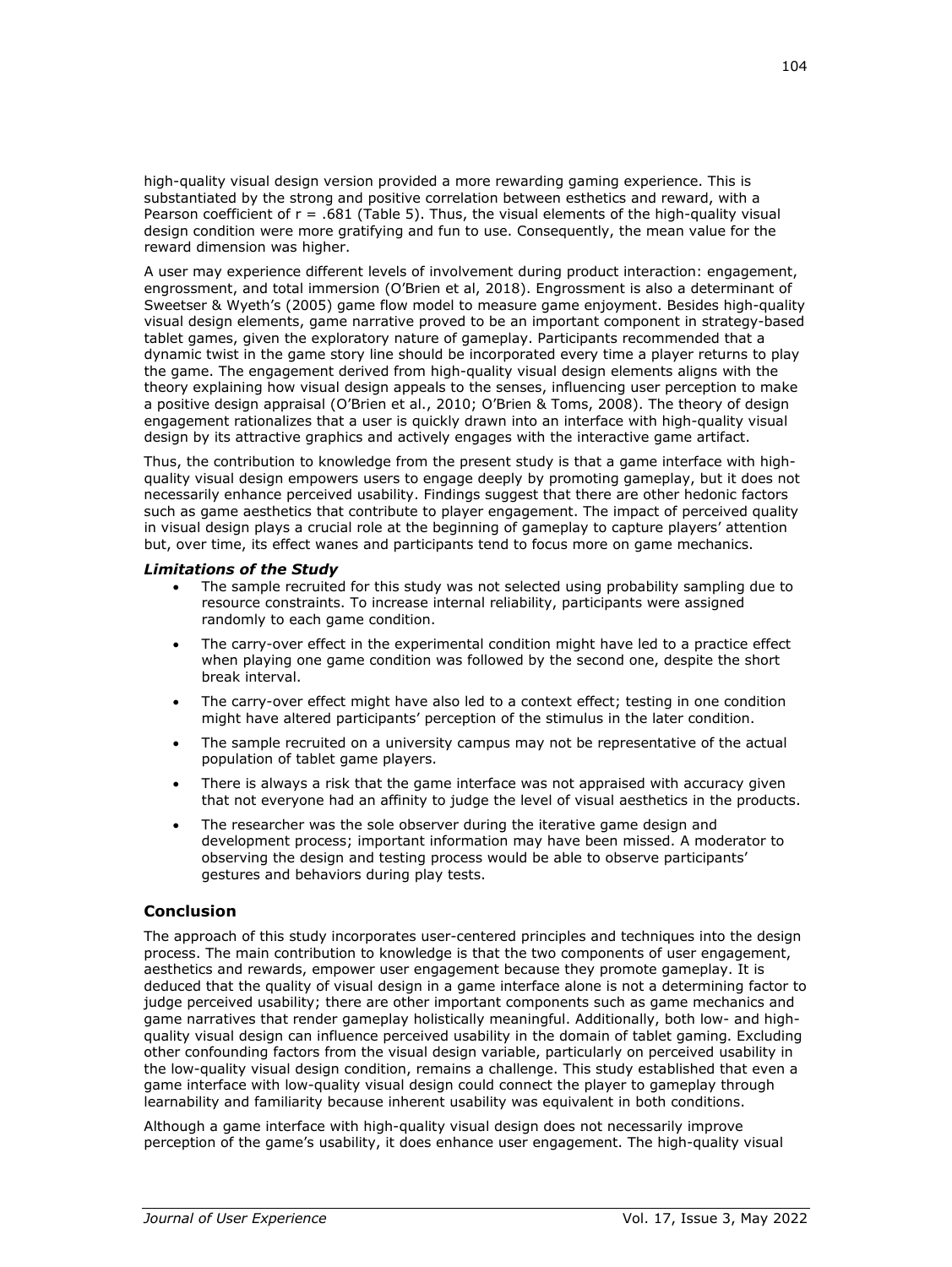design condition empowered user engagement as sophisticated graphics have the propensity to appeal to the senses, create a more rewarding experience, and impact user experience. We recommend future research to explore visual design styles that corroborate with genres already shown to be effective in mobile-game user interfaces. It is also necessary to pursue further research to understand the effect of game duration, its corresponding narrative, and its aesthetics related to perceived usability and game performance.

# **Tips for Usability Practitioners**

- The usability inherent in the game is a fundamental component of the game mechanics that enables gameplay; in contrast, apparent or perceived usability plays a secondary role. It is the inherent game usability that sustains player experience.
- Aesthetics of interaction is more prominent through playfulness, dynamism, and game mechanics than the visual design component, which is apparent at the surface, or visceral, level.
- Players seek to identify symbolic meanings of the game's visual elements that are included in the game's narrative so that they can relate at the reflective level and make an emotional connection, which motivates them to continue to play.
- Visual design quality is important at the beginning of the activity; once the game participants are engaged in the gaming action, their perception becomes more resilient to the (low-quality) visual design.
- Artistic styles conveyed in game interfaces are unique forms of artistic, visual expression that play a crucial part in captivating users' attention and interest. In this study, the rendition of 2.5D graphics accentuated the illusion of visual volume and game assets appeared to stand out from their background. Assessing artistic quality in game interfaces using objective methods such as eye tracking and electrodermal activity is recommended.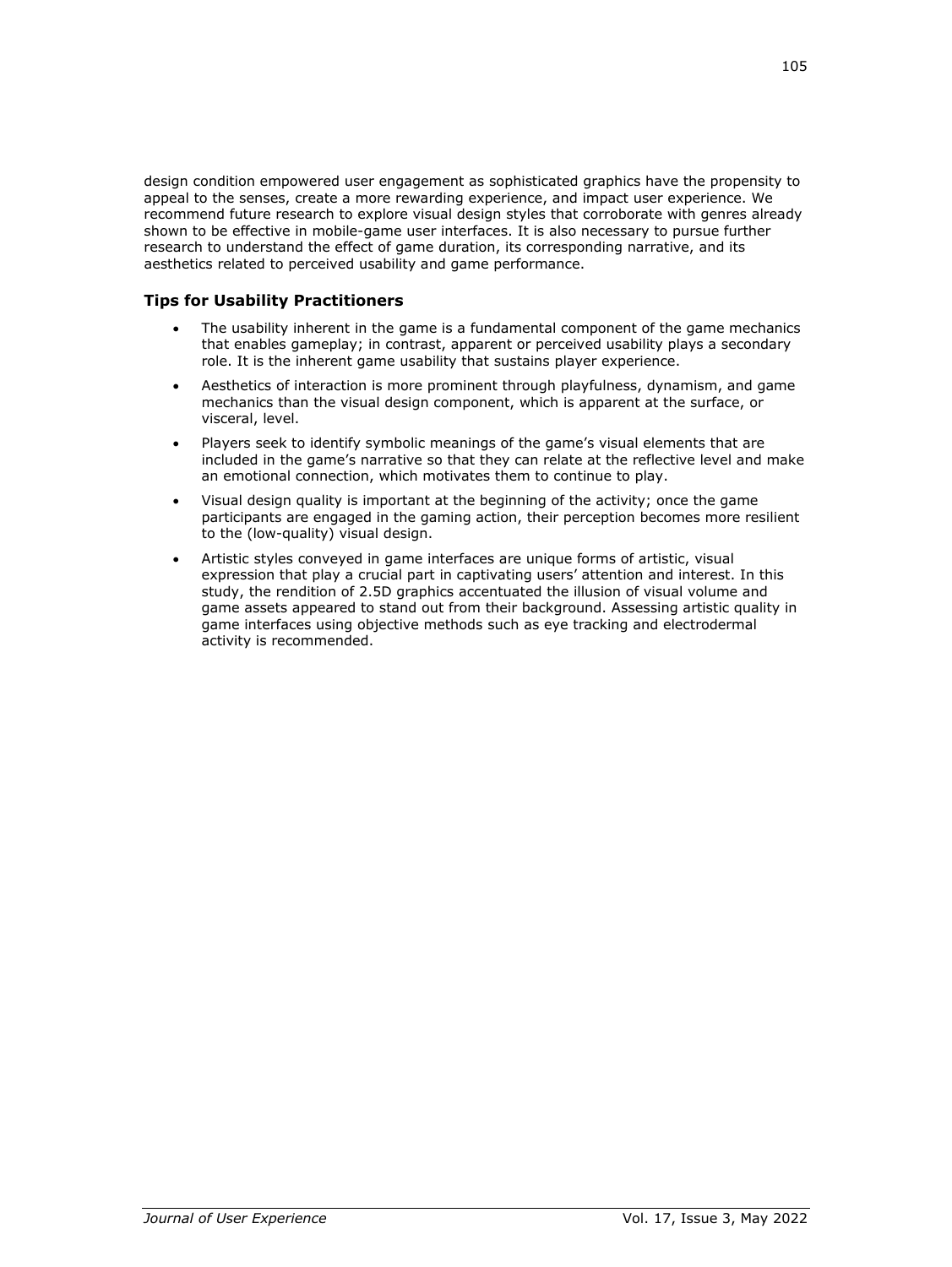#### **References**

Abras, C., Maloney-Krichmar, D., & Preece, J. (2004). User-centered design. In W. Bainbridge (Ed.), *Encyclopedia of human-computer interaction* (Vol. 2, pp. 763–768). SAGE Publications.

Ashby, M., & Johnson, K. (2003). The art of material selection. *Materials Today, 6*(12), 24–35.

- Attfield, S., Kazai, G., Lalmas, M., & Piwowarski, B. (2011). Towards a science of user engagement. In *Proceedings of WSDM'11, Workshop on User Modelling for Web Applications*, Hong Kong, China. AMC.
- Babin, B. J., Hardesty, D. M., & Suter, T. A. (2003). Color and shopping intentions: The intervening effect of price fairness and perceived affect. *Journal of Business Research, 56*(2)*,* 541–551.
- Banyte, J., & Gadeikiene, A. (2015). The effect of consumer motivation to play games on video game-playing engagement. *Procedia Economics and Finance, 26*, 505–514.
- Bellizzi, J. A., & Hite, R. E. (1992). Environmental color, consumer feelings and purchase likelihood. *Psychology and Marketing, 9*(5)*,* 347–363.
- [Bittner, J.](https://www.emerald.com/insight/search?q=Jenny%20V.%20Bittner) V., & [Shipper, J.](https://www.emerald.com/insight/search?q=Jeffrey%20Shipper) (2014). Motivational effects and age differences of gamification in product advertising. *[Journal of Consumer Marketing,](https://www.emerald.com/insight/publication/issn/0736-3761) 31*(5), 391-400.
- Bonnardel, N., Piolat, A., & Le Bigot, L. (2011). The impact of colour on website appeal and users' cognitive processes. *Displays, 32*(2)*,* 69–80.
- Braun, V., & Clarke, V. (2006). Using thematic analysis in psychology. *Qualitative Research in Psychology, 3*(2), 77–101.
- Brave, S., & Nass, C. (2002). Emotion in human-computer interaction. In A. J. Jacko & A. Sears (Eds.), *The human-computer interaction handbook* (pp. 81–96). Erlbaum Associates Inc.
- Brooks, J. L. (2012). Counterbalancing for serial order carryover effects in experimental condition orders. *Psychological Methods, 17*(4), 600–614. https://*[doi.org/10.1037/a0029310](https://doi.org/10.1037/a0029310)*
- Bullot, N. J., & Reber, R. (2013). The artful mind meets art history: Toward a psycho-historian framework for the science of art appreciation. *Behavioral and Brain Sciences, 36*(2), 123– 137.
- Christou, G. (2014). The interplay between immersion and appeal in video games. *Computers in Human Behavior, 32,* 92–100.
- Cinzia, D. D., Vittorio, G. (2009). Neuroesthetics: A review. *Current Opinion in Neurobiology, 19*(6), 682–687.
- Cohen, J. (1988). *Statistical power analysis for the behavioral sciences (2nd ed.)*. Lawrence Erlbaum Associates Publishers.
- Davis, F. (1989). Perceived usefulness, perceived ease of use, and user acceptance of information technology. *MIS Quarterly, 13*(3), 319–340.
- Desmet, P. M. A., & Hekkert, P. (2007). Framework of product experience. *International Journal of Design, 1*, 57–66.
- Dewey, J. (1938). *Experience and education.* Collier Books.
- Djajadiningrat, T., Wensveen, S., Frens, J., & Overbeeke, K. (2004). Tangible products: Redressing the balance between appearance and action. *Personal and Ubiquitous Computing, 8*(5), 294–309.
- Engholm, I. (2010). The good enough revolution—The role of aesthetics in user experiences with digital artefacts. *Digital Creativity, 21*(3), 141–154. <https://doi.org/10.1080/14626268.2010.488809>
- Etikan, I., & Bala, K. (2017). Sampling and sampling methods. *Biometrics & Biostatistics International Journal, 5*(6), 215–217.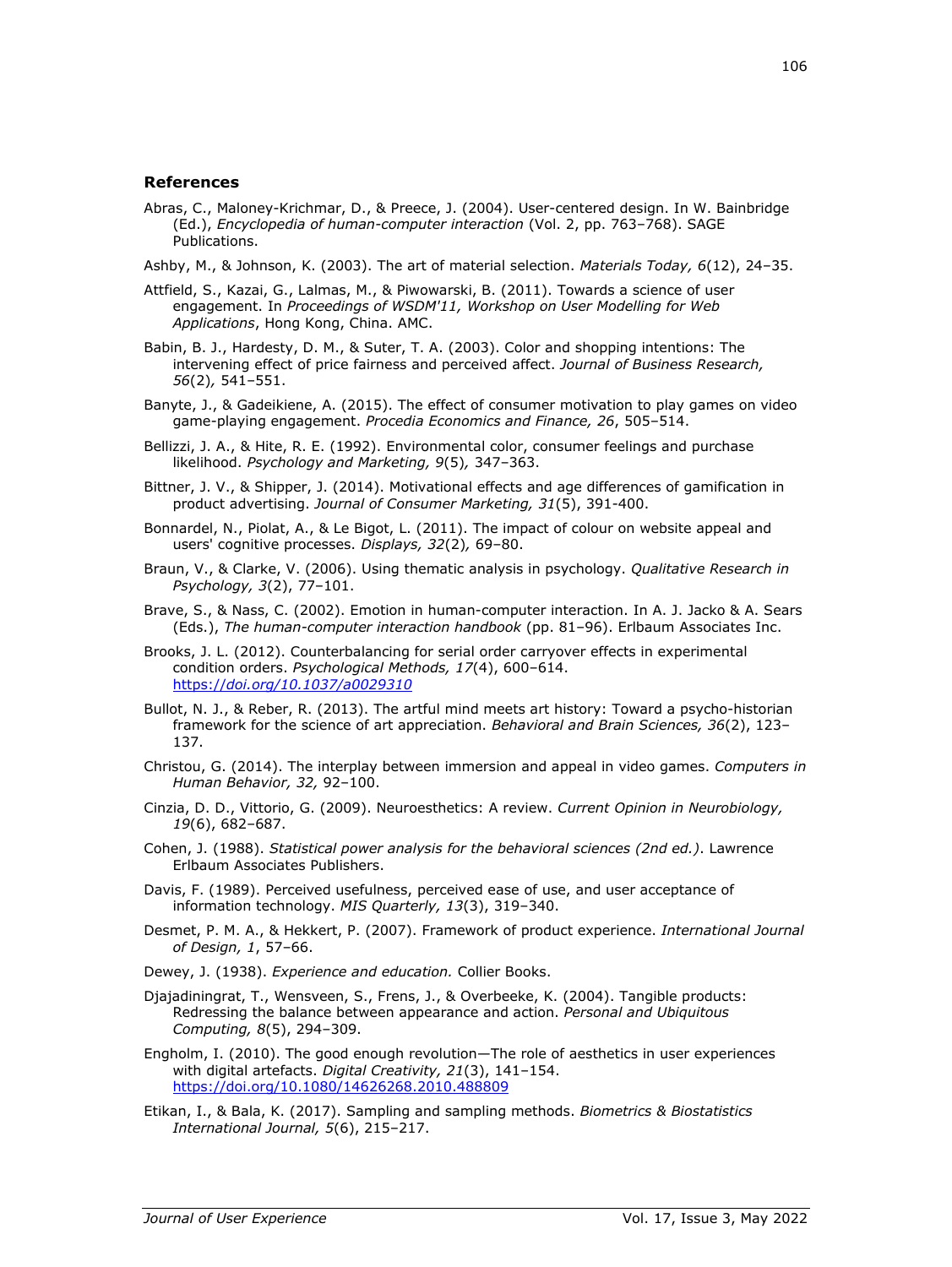- Feijóo, C., Gómez-Barroso, J. L., & Ramos, S. (2010, October 11–14). An analysis of mobile gaming development: The role of the software platform. In *Proceedings of IEEE 14th International Conference on Intelligence in Next Generation Networks*, Berlin, Germany. IEEE Xplore.
- Forlizzi, J., & Ford, S. (2000). The building blocks of experience: An early framework for interaction designers. In *Proceedings of the 3rd Conference on Designing Interactive Systems: Processes, Practices, Methods, and Techniques*, New York, USA. ACM.
- Frohlich, D. M. (2004). Beauty as a design prize. *Human Computer Interaction, 19*(4), 359–366.
- Garrett, J. J. (2010). *The elements of user experience: User-centered design for the web and beyond* (2nd ed.). New Riders.
- Geissler, G., Zinkhan, G., & Watson, R. (2001). Web home page complexity and communication effectiveness. *Journal of the Association for Information, 2*(1), 1–47.
- Geslin, E., Jégou, L., & Beaudoin, D. (2016). How color properties can be used to elicit emotions in video games. *International Journal of Computer Games Technology, 2016*, Article 5182768.<https://doi.org/10.1155/2016/5182768>
- Girden, E. R. (1992). *ANOVA: Repeated measures*. SAGE Publications, Inc.
- Gorn, G. J., Chattopadhyay, A., Sengupta, J., & Tripathi, S. (2004). Waiting for the web: How screen color affects time perception. *Journal of Marketing Research, 41*(2), 215–225.
- Grishin, J., & Gillan, D. J. (2019). Exploring the boundary conditions of the effect of aesthetics on perceived usability. *Journal of Usability Studies, 14*(2), 76–104.
- Guest, G., Bunce, A., & Johnson, L. (2006). How many interviews are enough? An experiment with data saturation and variability. *Field Methods, 18*(1), 59–82.
- Hamborg, K-C., Hulsmann, J., & Kaspar, K. (2014). The interplay between usability and aesthetics: More evidence for the "What is usable is beautiful" notion. *Advances in Human-Computer Interaction, 2014,* Article 946239.<https://doi.org/10.1155/2014/946239>
- Harper, S., Michailidou, E., & Stevens, R. (2009). Toward a definition of visual complexity as an implicit measure of cognitive load. *ACM Transaction on Applied Perception, 6(2), Article 10.*
- Hassenzahl, M. (2003). The thing and I: Understanding the relationship between user and product. In M. Blythe, C. Overbeeke, A. F. Monk, & P. C. Wright (Eds.), *Funology: From usability to enjoyment* (pp. 31–42). Kluwer Academic Publishers.
- Hassenzahl, M., Burmester, M., & Koller, F. (2003). AttrakDiff: A questionnaire to measure perceived hedonic and pragmatic quality. In J. Ziegler & G. Szwillus (Eds.), *Mensch & computer 2003: Interaktion in Bewegung* (pp. 187–196). B. G. Teubner.
- Hassenzahl, M. (2004). The interplay of beauty, goodness, and usability in interactive products. *Human Computer Interaction, 19*(4), 319–349.
- Hassenzahl, M. (2008). User experience (UX): Towards an experiential perspective on product quality. In *Proceedings of the 20th International Conference of the Association Francophone d'Interaction Homme-Machine* (pp. 11–15). ACM.
- Hassenzahl, M., & Monk, A. (2010). The inference of perceived usability from beauty. *Human Computer Interaction, 25*(3), 235–260.
- Hassenzahl, M., & Tractinsky, N. (2006). User experience—A research agenda. *Behavior and Information Technology, 25*(2), 91–97.
- Hunicke, R., Le Blanc, M., & Zubek, R. (2004). *MDA: A formal approach to game design and game research*. Retrieved on July 03, 2021, from [http://www.cs.northwestern.edu/~hunicke/MDA.pdf](http://www.cs.northwestern.edu/%7Ehunicke/MDA.pdf)
- Isleifsdóttir, J., & Lárusdóttir, M. (June 2008). Measuring the user experience of a task oriented software. In *Proceedings of the International Workshop on Meaningful Measures: Valid Useful User Experience Measurement* (pp. 97–102). Institute of Research in Informatics of Toulouse (IRIT).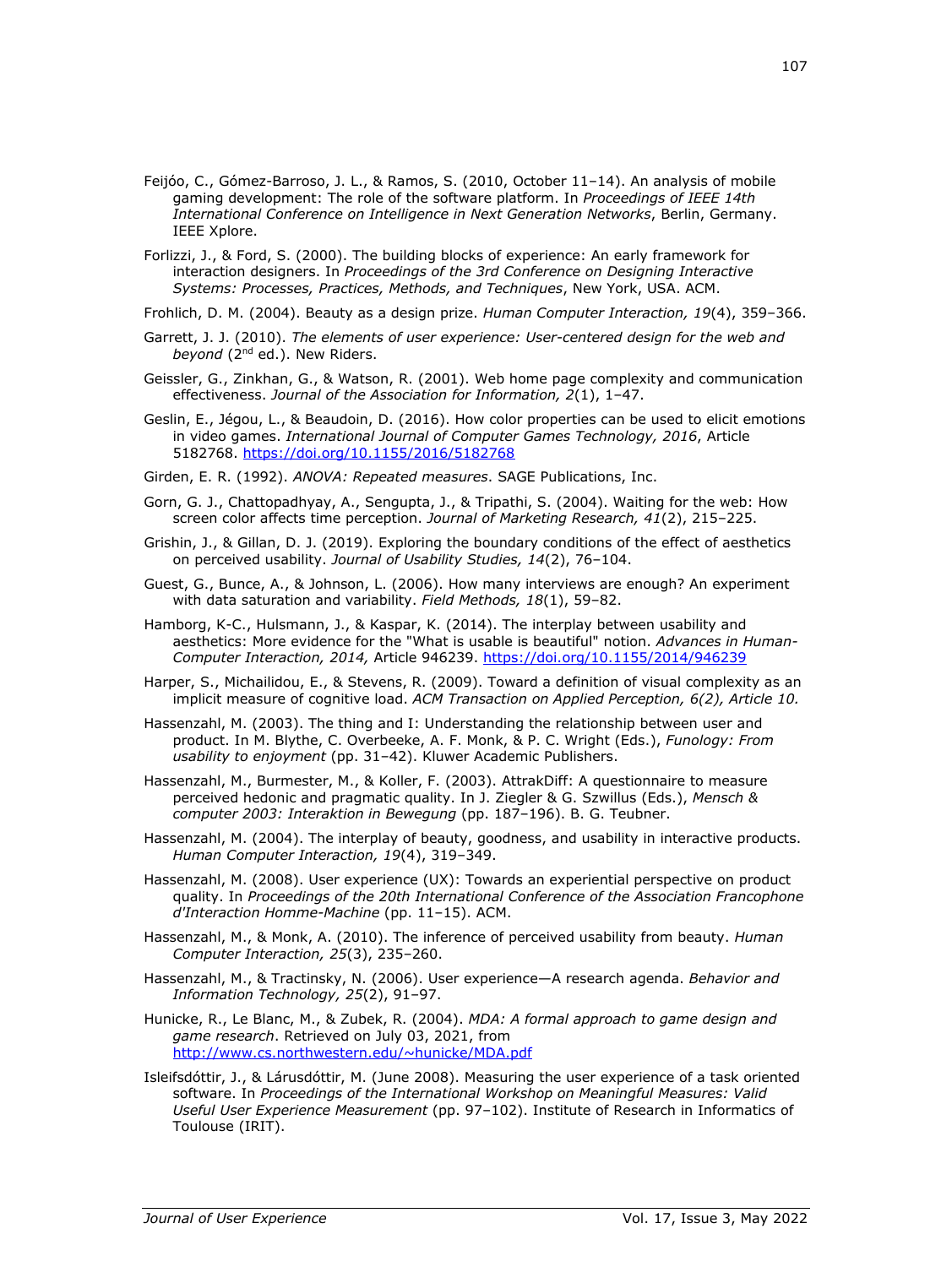- International Organization for Standardization. (1998). *Ergonomic requirements for office work with visual display terminals (VDTs)—Part II: Guidance on usability (*ISO Standard No. 9241-11:1998*,* ISO/IEC 9241-11).
- Jacques, R. D. (1996). *The nature of engagement and its role in hypermedia evaluation and design* [Unpublished doctoral dissertation, South Bank University].
- Jacques, R., Preece, J., & Carey, T. (1995). Engagement as a design concept for multimedia. *Canadian Journal of Learning and Technology, 24*(1), 49–59.
- Jiang, Z., Wang, W., Tan, B. C. Y., & Yu, J. (2016). The determinants and impacts of aesthetics in users' first interaction with websites*. Journal of Management Information Systems, 33*(1), 229–259.
- Kokil, U. (2019). *The effect of visual design quality on player experience components in tablet games* [Doctoral dissertation, De Montfort University]. De Montfort Open Research Archive.
- Kurosu, M., & Kashimura, K. (1995, May 7–11). Apparent usability vs. inherent usability: experimental analysis on the determinants of the apparent usability. In *Proceedings of CHI '95: Conference Companion on Human Factors in Computing Systems* (pp. 292–293). ACM.
- Laurel, B. (1993). *Computers as theatre.* Addison-Wesley.
- Lavie, T., & Tractinsky, N. (2004). Assessing dimensions of perceived visual aesthetics of websites. *International Journal of Human–Computer Studies, 60*(3), 269–298.
- Lazzaro, N. (2008). The four fun keys. Game usability. In K. Isbister & N. Schaffer (Eds.), *Advancing the player experience* (pp. 315–344). Elsevier.
- Lin, H-H., Wang, Y-S., & Chou, C-H. (2012). Hedonic and utilitarian motivations for physical game systems use behavior. *International Journal of Human–Computer Interaction, 28*(7)*,*  445–455. *https*[://doi.org/10.1080/10447318.2011.618097](https://doi.org/10.1080/10447318.2011.618097)
- Lindgaard, G., & Dudek, C. (2003). User satisfaction, aesthetics and usability: Beyond reductionism. In *Proceedings of IFIP 17th World Computer Congress* (pp. 231–246).
- Lindgaard, G., & Whitfield, T. W. A. (2004). Integrating aesthetics within an evolutionary and psychological framework. *Theoretical Issues in Ergonomics Science, 5*(1), 73–90.
- Mahlke, S., & Lindgaard, G. (2007). Emotional experiences and quality perceptions of interactive products. In J. Jacko (Ed.), *Human-Computer Interaction: Interaction Design and Usability. HCI 2007. Lecture Notes in Computer Science* (Vol. 4550, pp. 164–173). Springer. [https://doi.org/10.1007/978-3-540-73105-4\\_19](https://doi.org/10.1007/978-3-540-73105-4_19)
- Mahlke, S. (2008). *User experience of interaction with technical systems* [Doctoral dissertation, Berlin University of Technology].<https://depositonce.tu-berlin.de/handle/11303/2090>
- Mahlke, S. (2008, July 13–16). Visual aesthetics and the user experience. In *Dagstuhl Seminar Proceedings of the Study of Visual Aesthetics in Human Computer Interaction* (pp. 1–5). Leibniz-Zentrum fuer Informatik.

McCarthy, J., & Wright, P. (2004). *Technology as experience*. MIT Press.

- Moran, K. (2017). *The aesthetic-usability effect*. Retrieved August 21, 2020, from <https://www.nngroup.com/articles/aesthetic-usability-effect>
- Moshagen, M., & Thielsch, M. (2010). Facets of visual aesthetics. *International Journal of Human–Computer Studies, 68*(10), 689–709.
- Mottus, M., Lamas, D., & Kukk, L. (2017). Aesthetic categories of interaction: Aesthetic perceptions on smartphone and computer. In *Proceedings of Federated Conference on Computer Science and Information Systems* (Vol. 11, pp. 1249–1256). <http://dx.doi.org/10.15439/2017F408>
- Nielsen, J., & Cardello, J. (2013, November 09). *The halo effect*. Retrieved October 25, 2020, from<https://www.nngroup.com/articles/halo-effect/>
- Niedenthal, S. (2009). What we talk about when we talk about game aesthetics. In A., Barry, K., Helen, K., & Tanya (Eds.), *Breaking new ground: Innovation in games, play, practice*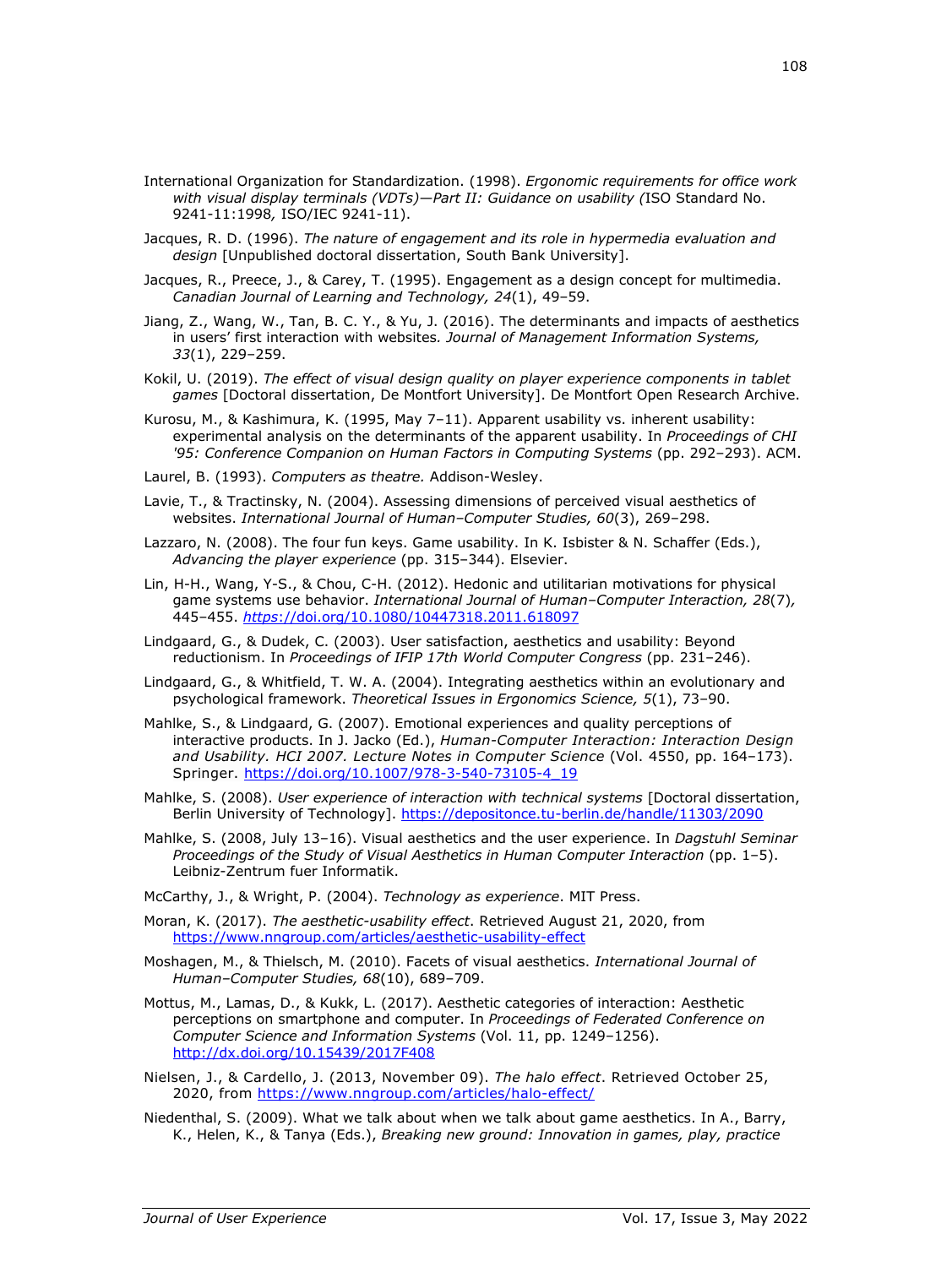*and theory*. In *Proceedings of the 2009 digital games research association conference*. Brunel University.

Noiwan, J., & Norcio, A. F. (2006). Cultural differences on attention and perceived usability: Investigating color combinations of animated graphics. *International Journal of Human-Computer Studies, 64*(2), 103–122.

Norman, A., & Draper, S. W. (1986). *User centered system design*. Lawrence Erlbaum.

- Norman, D. (2004). *Emotional design: Why we love (or hate) everyday things*. Basic Books.
- O'Brien, H., Cairns, P., & Hall, M. (2018). A practical approach to measuring user engagement with the refined user engagement scale (UES) and new UES short form. *International Journal of Human Computer Studies, 112*, 28–39.
- O'Brien, H., & Toms, E. (2008). What is user engagement? A conceptual framework for defining user engagement with technology. *Journal of the American Society for Information Science and Technology, 59*(6), 938–955.
- O'Brien, H. L. (2010). The influence of hedonic and utilitarian motivations on user engagement: The case of online shopping experiences. *Interacting with Computers, 22*(5), 344–352.
- O'Brien, H., Toms, E., Kelloway, K., & Kelley, E. (2010). The development and evaluation of a survey to measure user engagement, *Journal of the American Society for Information Science and Technology, 61*(1), 50–69.
- Oshita, M., & Ishikawa, H. (2012, November). Gamepad vs. touchscreen: A comparison of action selection interfaces in computer games. In *Proceedings of Workshop SIGGRAPH Asia WASA' 12* (pp. 27–31). ACM.
- Palmer, S.E., Schloss, K. B., & Sammartino, J. (2013). Visual aesthetics and human preference. *Annual Review of Psychology, 64*(1), 77–107.
- Pekrun, R. (2006). The control-value theory of achievement emotions: Assumptions, corollaries, and implications for educational research and practice. *Educational Physical Review, 18,* 315–341.
- Porat, T., & Tractinksy, N. (2012). It's a pleasure buying here: The effects of web-store design on consumers' emotions and attitudes. *Human Computer Interaction, 27*(3), 235–276.
- Reber, R., Schwarz, N., & Winkielman, P. (2004). Processing fluency and aesthetic pleasure: Is beauty in the perceiver's processing experience? *Personality and Social Psychology Review*, *8*(4), 364–382.
- Rosenberg, E. L. (1998). Level of analysis and the organization of affect. *Review of General Psychology, 2*(3)*,* 247–270.
- Rubin, J., & Chisnell, D. (2008). *Handbook of usability testing: How to plan, design, and conduct effective tests* (2nd ed.). Wiley Publisher.
- Ryan, R. M., & Deci, E. L. (2000). Self-determination theory and the facilitation of intrinsic motivation, social development, and well-being. *American Psychologist, 55*(1), 68– 78.
- Schiphorst, T. (2009, April). Soft(n): Toward a somaesthetics of touch. *CHI '09 Extended Abstracts on Human Factors in Computing Systems,* 2427–2438. <https://doi.org/10.1145/1520340.1520345>
- Seo, K., Lee, S., & Chung, B. D. (2016). Effects of perceived usability and aesthetics on emotional responses in different contexts of use. *International Journal of Human-Computer Interaction, 32*(6), 445–459.<https://doi.org/10.1080/10447318.2016.1160537>
- Shackel, B. (1991). Usability—Context, framework, design and evaluation. In B. Shackel & S. Richardson (Eds.), *Human factors for informatics usability* (pp. 21–38). Cambridge University Press.
- Silvennoinen, J., Vogel, M., & Kujala, S. (2014). Experiencing visual usability and aesthetics in two mobile application contexts. *Journal of Usability Studies, 10*(1), 46–62.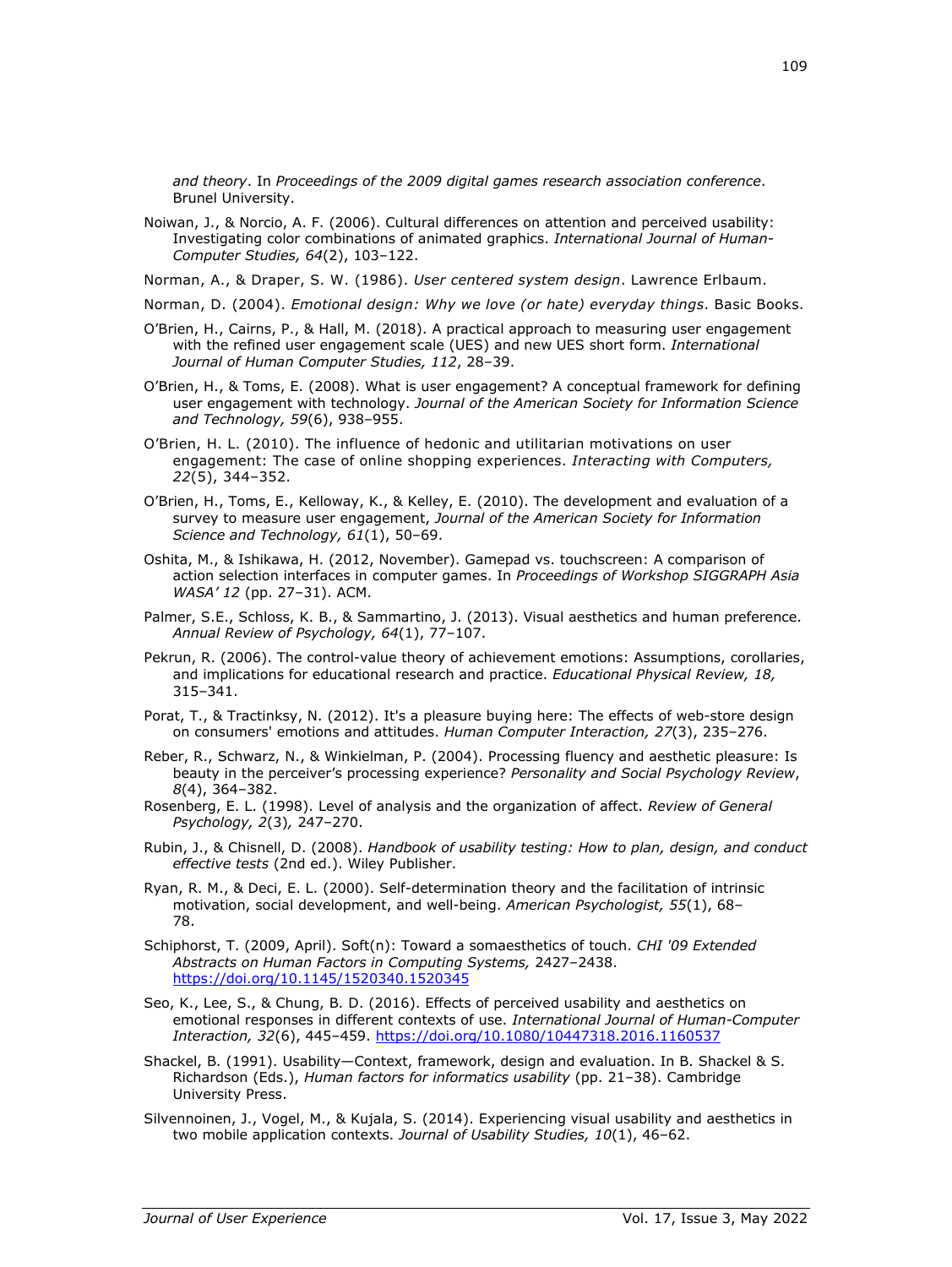- Sonderegger, A., & Sauer, J. (2010). The influence of design aesthetics in usability testing: Effects on user performance and perceived usability. *Applied Ergonomics, 41*(3), 403–410.
- Statista. (2021). *Tablet market in the US*. Retrieved September 2, 2021, from [https://www](https://www-statista-com.us1.proxy.openathens.net/study/10519/us-tablet-pc-market-statista-dossier/)[statista-com.us1.proxy.openathens.net/study/10519/us-tablet-pc-market-statista-dossier/](https://www-statista-com.us1.proxy.openathens.net/study/10519/us-tablet-pc-market-statista-dossier/)
- Steyer, R., Schwenkmezger, P., Notz, P., & Eid, M. (1997). *The Multidimensional Mental State Questionnaire: Manual*. Hogrefe.
- Sutcliffe, A. (2010). Designing for User Engagement: Aesthetic and Attractive User Interfaces. *Synthesis Lectures on Human-Centered Informatics*, *2*(1), 1–55. Morgan & Claypool publishers.
- Sweetser, P., & Wyeth, P. (2005). Gameflow: A model for evaluating player enjoyment in games. *Computers in Entertainment*, *3*, 1-24.
- Tellegen, A., Watson, D., & Clark, L. A. (1999). On the dimensional and hierarchical structure of affect. *Psychological Science, 10*(4), 297–303.
- Thorndike, E. L. (1920). A constant error in psychological ratings. *Journal of Applied Psychology, 4,* 25–29.
- Toomim, M., Kriplean, T., Portner, C., & Landay, J. (2011). Utility of human-computer interactions: Toward a science of preference measurement. In *Proceedings of SIGCHI Conference on Human Factors in Computing Systems* (pp. 2275–2284).
- Tractinsky, N., Katz, A. S., & Ikar, D. (2000). What is beautiful is usable. *Interacting with Computers, 13*(2), 127–145.
- Tuch, A. N. (2011). *Visual website aesthetics in human computer interaction: Determinants of*  beauty and the effects of interface-aesthetics on users' experience [Doctoral dissertation, University of Basel].
- Van Schaik, P., & Ling, J. (2009). The role of context in perceptions of the aesthetics of webpages over time. *International Journal of Human–Computer Studies, 67*(1), 79–89.
- Van Schaik, P., & Ling, J. (2012). A cognitive experiential approach to modelling web navigation. *International Journal of Human Computer Studies, 70*(9)*,* 630–651.
- Vredenburg, K., Mao, J. Y., Smith, P. W., & Carey, T. (2002, April 20–25). A survey of user centered design practice. In *Proceedings of SIGCHI Conference on Human Factors in Computing Systems* (pp. 471–478). ACM. <https://doi.org/10.1145/503376.503460>
- Wang, Q., Yang, S., Liu, M., Cao, Z., & Ma, Q. (2014). An eye-tracking study of website complexity from cognitive load perspective. *Decision Support Systems, 62*, 1–10.
- Wong, C. Y., Khong, C. W., & Thwaites, H. (2010). Mobile user interface for seniors: An impact of ageing population on mobile design. *Design Principles and Practices—An International Journal, 4*(4), 231–248.
- Zhang, P., von Dran, G., Small, R., & Barcellos, S. (2000). A two-factor theory for website design. In *Proceedings of the 33rd Annual Hawaii International Conference on System Sciences* (pp. 1–10)*.* IEEE Xplore.
- Ziefle, M. (2010). Information presentation in small devices: The trade-off between visual density and menu-foresight. *Journal of Applied Ergonomics, 41*(6), 719–730.
- Zhou, B., Pöppel, E., Wang, L., Yang, Y., Zaytseva, Y., & Bao, Y. (2016). Seeing without knowing operational principles along the early visual pathway. *Psychology Journal, 5*(3)*,* 145–160.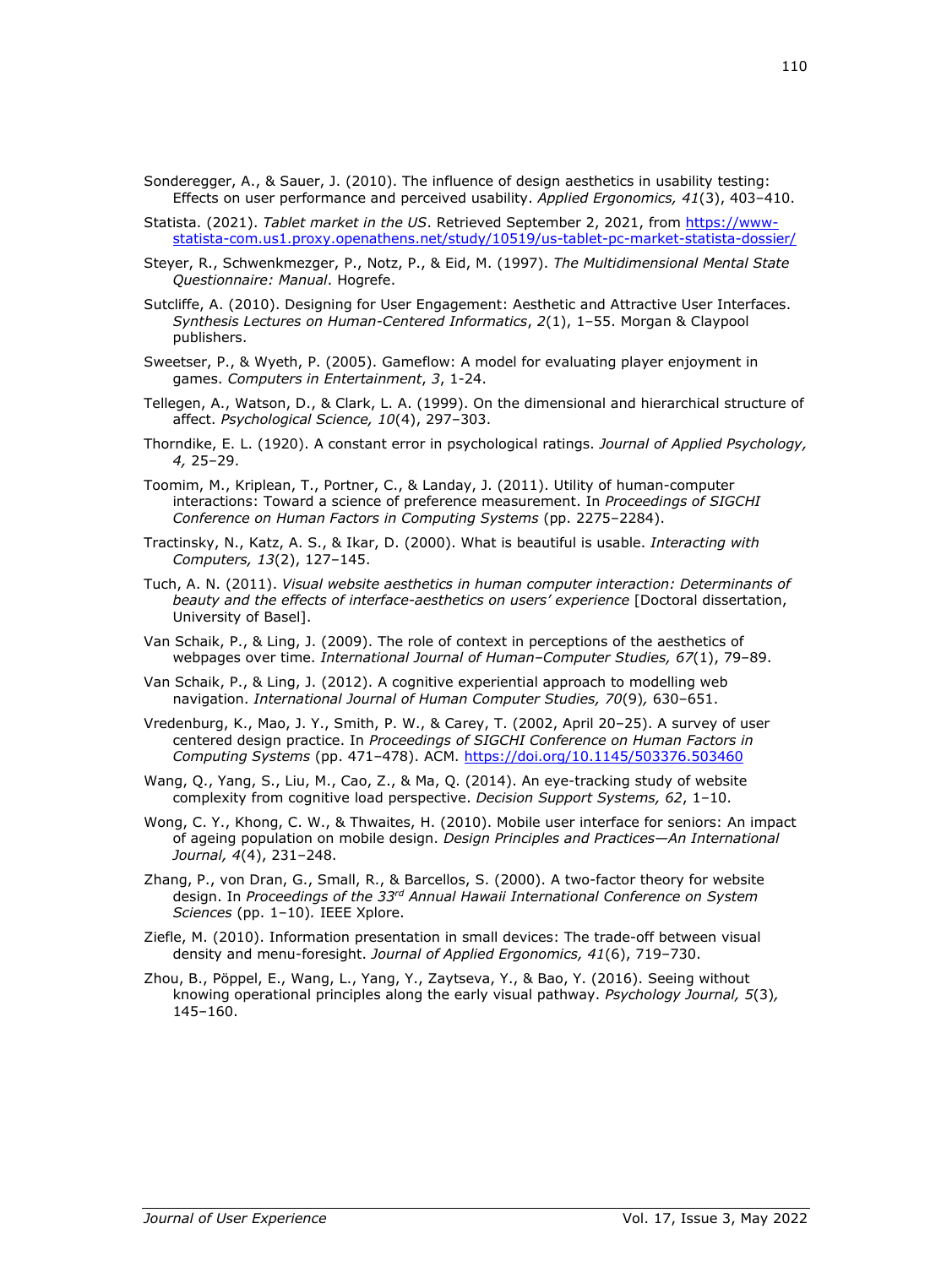# **Appendix 1**



**Figure 4:** Prototype with high-quality visual design.



**Figure 5:** Prototype with low-quality visual design.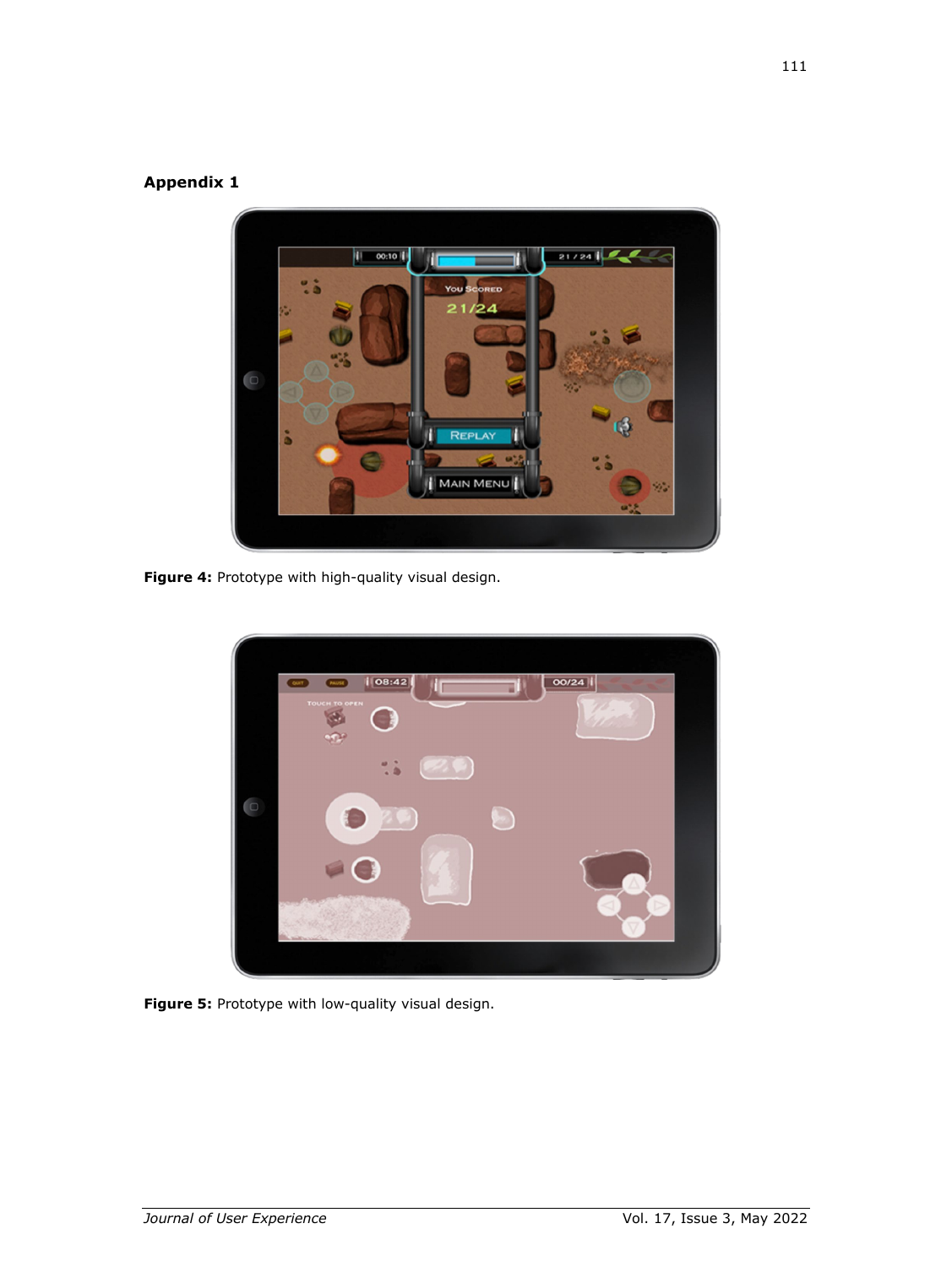# **Appendix 2**

# **Classical Design Questionnaire** (Lavie & Tractinsky, 2004)

| <b>Classical Aesthetics</b> | Strongly<br>Disagree | Disagree | Neither<br>Agree not<br>Disagree | Agree | Strongly<br>Agree |
|-----------------------------|----------------------|----------|----------------------------------|-------|-------------------|
| Clear design                |                      |          |                                  |       |                   |
| Aesthetic design            |                      |          |                                  |       |                   |
| Pleasant design             |                      |          |                                  |       |                   |
| Clean design                |                      |          |                                  |       |                   |
| Grid design                 |                      |          |                                  |       |                   |

# **Appendix 3**

# **AttrakDiff Semantic Differential Questionnaire** (Hassenzahl et al., 2003)

# **INSTRUCTION**

Please indicate how you felt about the three aspects of the game user interface

1. PQ – Usability features of interface

2. AT – Attractiveness of the visual interface

When you played the game for each of the following items by applying an X in the cell, as per the example.

Example:

If you felt that game was moderately "user-centered," then you would apply a cross to the corresponding cell as shown below:

| P <sub>O</sub> | Extremely | Moderately | Fairly | Neutral | Fairly | Moderately | Extremelv |                  |
|----------------|-----------|------------|--------|---------|--------|------------|-----------|------------------|
| Technical      |           |            |        |         |        | $\sqrt{ }$ |           | User<br>Centered |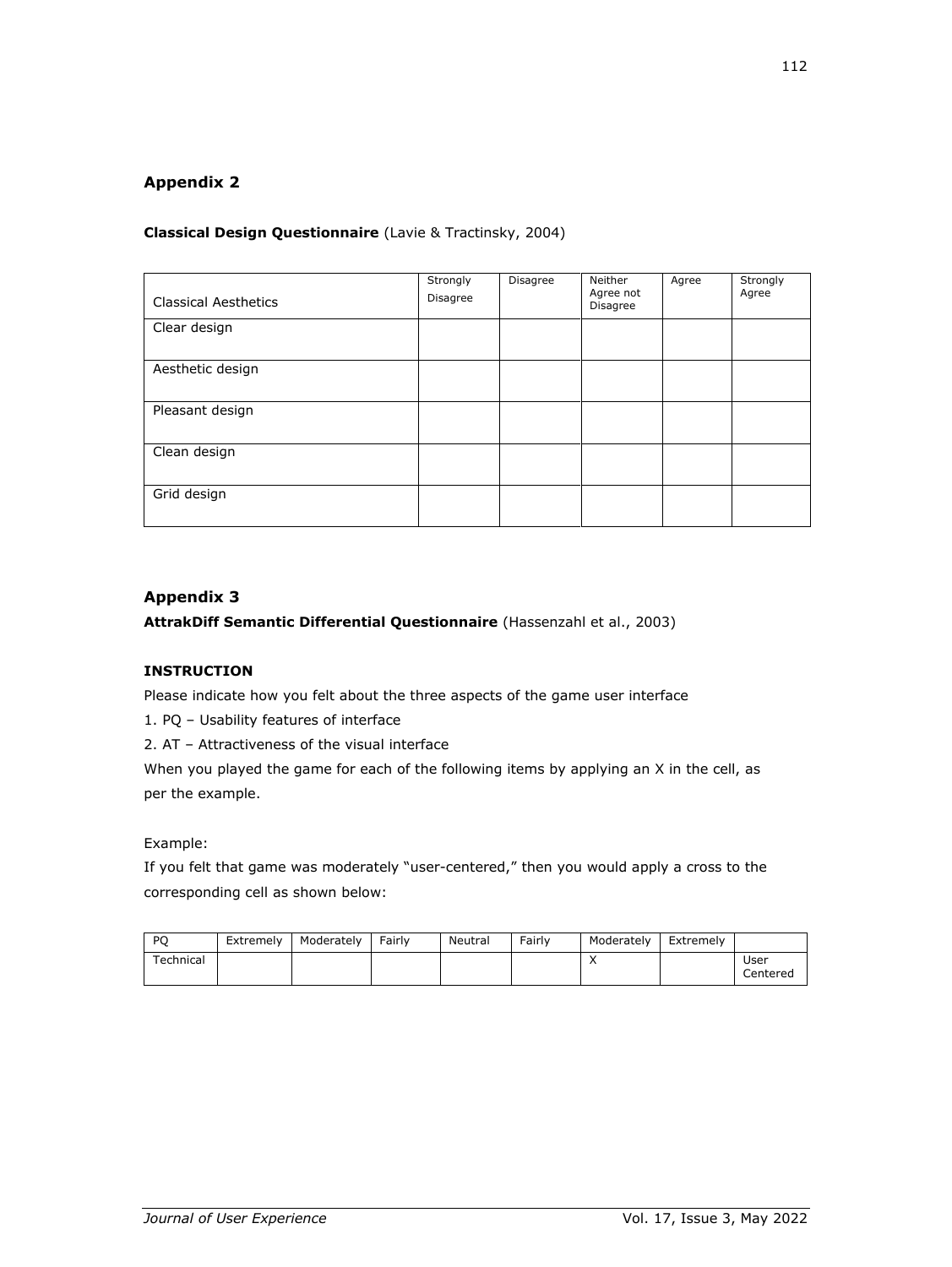# START

| PQ            | Extremely | Moderately | Fairly | Neutral | Fairly | Moderately | Extremely |                       |
|---------------|-----------|------------|--------|---------|--------|------------|-----------|-----------------------|
| Technical     |           |            |        |         |        |            |           | User-centered         |
|               |           |            |        |         |        |            |           |                       |
| Complicated   |           |            |        |         |        |            |           | Simple                |
| Impractical   |           |            |        |         |        |            |           | Practical             |
| Cumbersome    |           |            |        |         |        |            |           | Straightforward       |
| Unpredictable |           |            |        |         |        |            |           | Predictable           |
| Confusing     |           |            |        |         |        |            |           | Clearly<br>Structured |
| Unruly        |           |            |        |         |        |            |           | Manageable            |

| AT           | Extremely | Moderately | Fairly | Neutral | Fairly | Moderately | Extremely |            |
|--------------|-----------|------------|--------|---------|--------|------------|-----------|------------|
| Unpleasant   |           |            |        |         |        |            |           | Pleasant   |
|              |           |            |        |         |        |            |           |            |
| Ugly         |           |            |        |         |        |            |           | Attractive |
|              |           |            |        |         |        |            |           |            |
| Disagreeable |           |            |        |         |        |            |           | Likeable   |
|              |           |            |        |         |        |            |           |            |
| Rejecting    |           |            |        |         |        |            |           | Inviting   |
|              |           |            |        |         |        |            |           |            |
| Repelling    |           |            |        |         |        |            |           | Appealing  |
|              |           |            |        |         |        |            |           |            |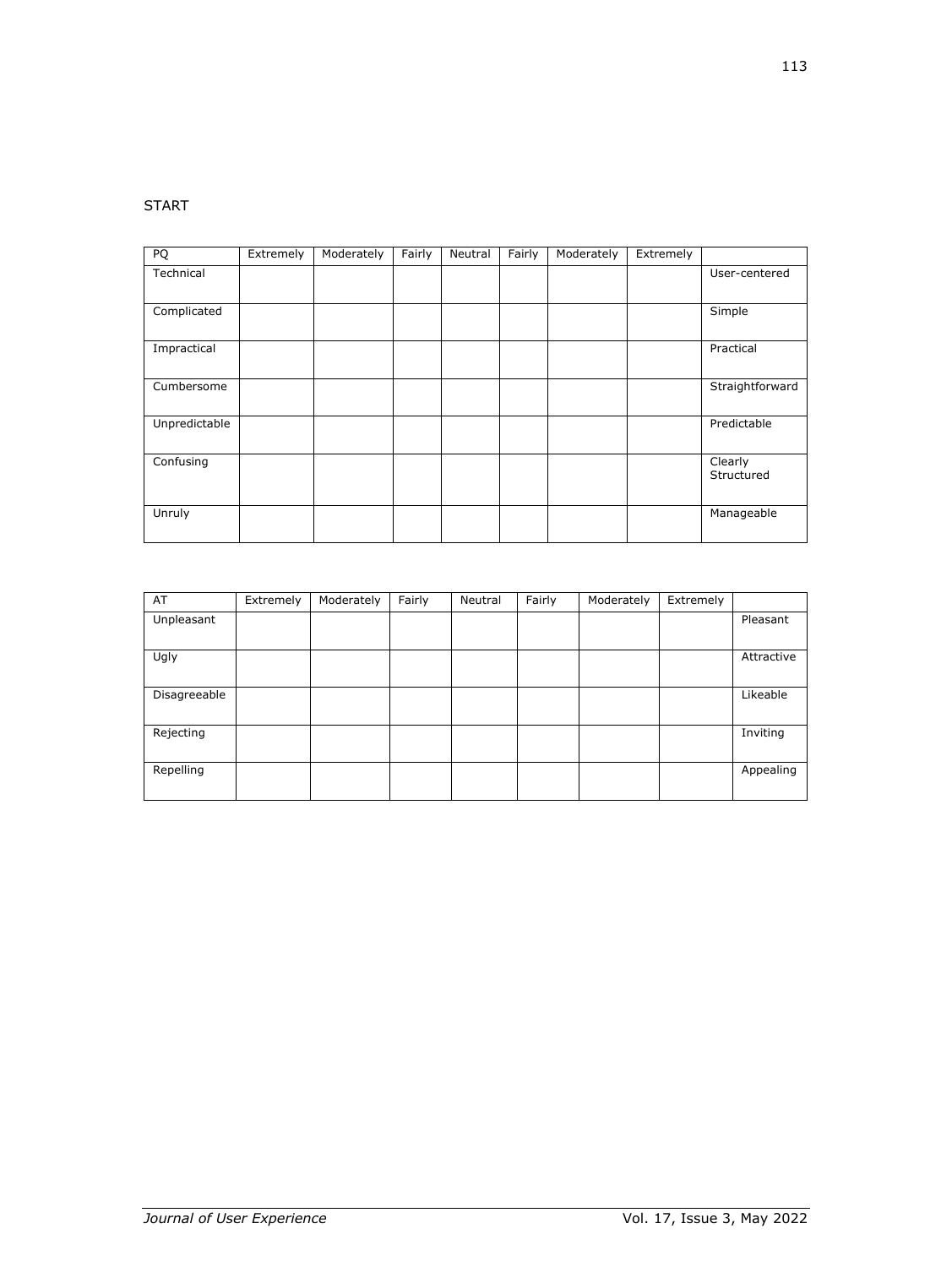# **Appendix 4**

# **Mood Questionnaire** (Steyer et al., 1997)

| Valence    | Definitely<br><b>Not</b> | <b>Not</b> | Not Really | A Little | Very Much | Extremely |
|------------|--------------------------|------------|------------|----------|-----------|-----------|
| Good       |                          |            |            |          |           |           |
| Unhappy    |                          |            |            |          |           |           |
| Discontent |                          |            |            |          |           |           |
| Happy      |                          |            |            |          |           |           |
| Wonderful  |                          |            |            |          |           |           |

| <b>Arousal</b> | Definitely<br><b>Not</b> | Not. | Not Really | A Little | Very Much | Extremely |
|----------------|--------------------------|------|------------|----------|-----------|-----------|
| Sleepy         |                          |      |            |          |           |           |
| Alert          |                          |      |            |          |           |           |
| Fresh          |                          |      |            |          |           |           |
| Exhausted      |                          |      |            |          |           |           |
| Wide<br>Awake  |                          |      |            |          |           |           |

# **Appendix 5**

# **User Engagement Scale (UES Questionnaire)** (O'Brien et al., 2018)

Questionnaire items and instructions for scoring.

| Code     | Item                                                               | Strongly<br>Disagree | Agree | Neither<br>Agree Nor<br>Disagree | Disagree | Strongly<br>Disagree |
|----------|--------------------------------------------------------------------|----------------------|-------|----------------------------------|----------|----------------------|
| $FA-S.1$ | I lost myself in this<br>experience.                               |                      |       |                                  |          |                      |
| $FA-S.2$ | The time I spent<br>using the<br>Application just<br>slipped away. |                      |       |                                  |          |                      |
| $FA-S.3$ | I was absorbed in<br>this experience.                              |                      |       |                                  |          |                      |
| $PU-S.1$ | I felt frustrated<br>while using this<br>Application.              |                      |       |                                  |          |                      |
| $PU-S.2$ | I found this<br>Application<br>confusing to use.                   |                      |       |                                  |          |                      |
| $PU-S.3$ | Using this<br>Application was<br>taxing.                           |                      |       |                                  |          |                      |
| $AE-S.1$ | This Application was<br>attractive.                                |                      |       |                                  |          |                      |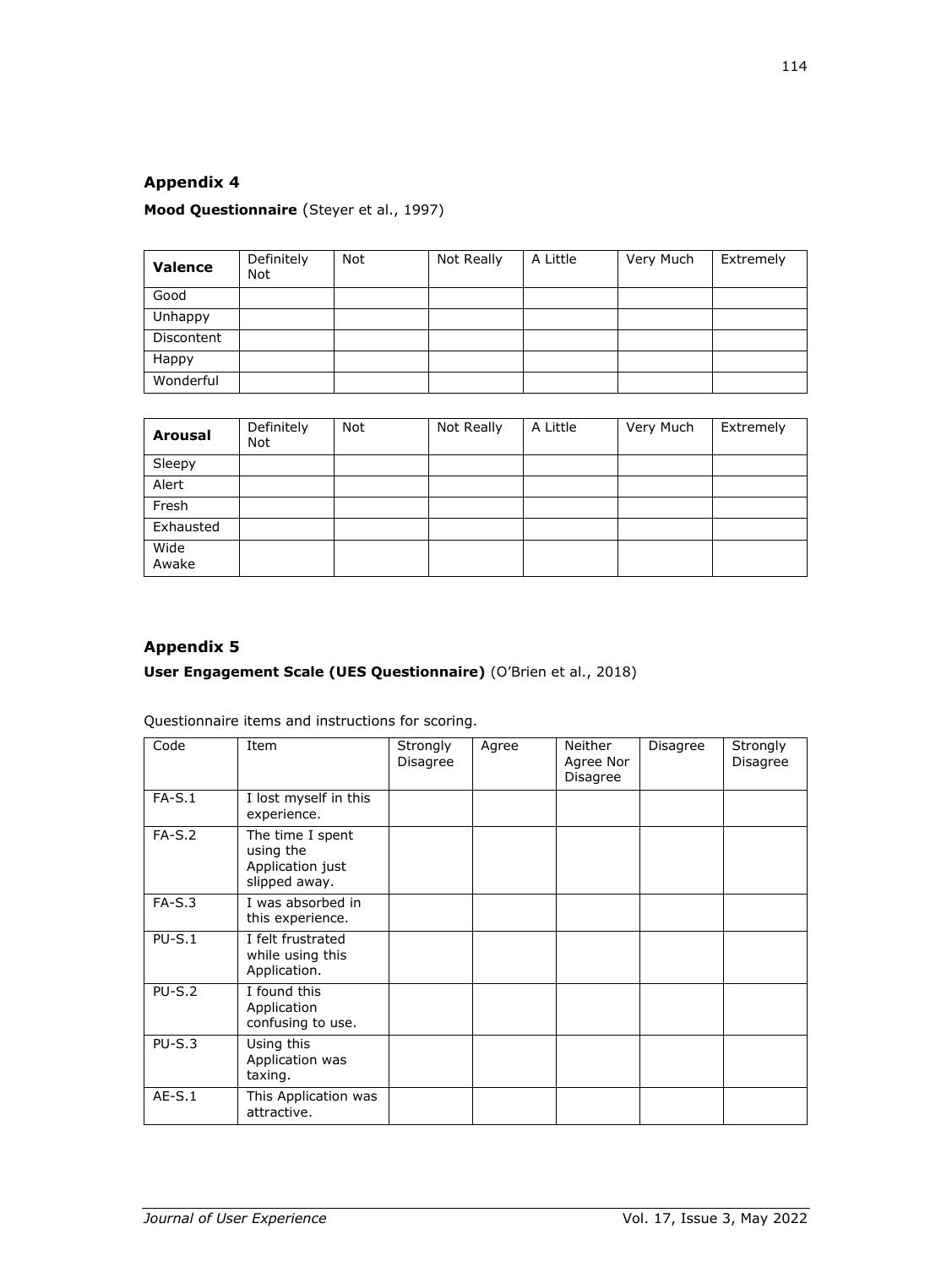| Code     | Item                                                | Strongly        | Agree | Neither                      | <b>Disagree</b> | Strongly |
|----------|-----------------------------------------------------|-----------------|-------|------------------------------|-----------------|----------|
|          |                                                     | <b>Disagree</b> |       | Agree Nor<br><b>Disagree</b> |                 | Disagree |
| $AE-S.2$ | This Application was<br>aesthetically<br>appealing. |                 |       |                              |                 |          |
| $AE-S.3$ | This Application<br>appealed to my<br>senses.       |                 |       |                              |                 |          |
| $RW-S.1$ | Using this<br>Application was<br>worthwhile.        |                 |       |                              |                 |          |
| $RW-S.2$ | My experience was<br>rewarding.                     |                 |       |                              |                 |          |
| $RW-S.3$ | I felt interested in<br>this experience.            |                 |       |                              |                 |          |

# **B1. Scoring the UES**

- Reverse code the following items: PU-S1, PU-S2, PU-S3.
- If participants have completed the UES more than once as part of the same experiment, calculate separate scores for each iteration. This will enable the researcher to compare engagement within participants and between tasks/iterations.
- Scores for each of the four subscales can be calculated by adding the values of responses for the three items contained in each subscale and dividing by three. For example, "Aesthetic Appeal" would be calculated by adding AE-S1, AE-S2, and AE-S3 and dividing by three.
- An overall engagement score can be calculated by adding all of the items together and dividing by twelve.